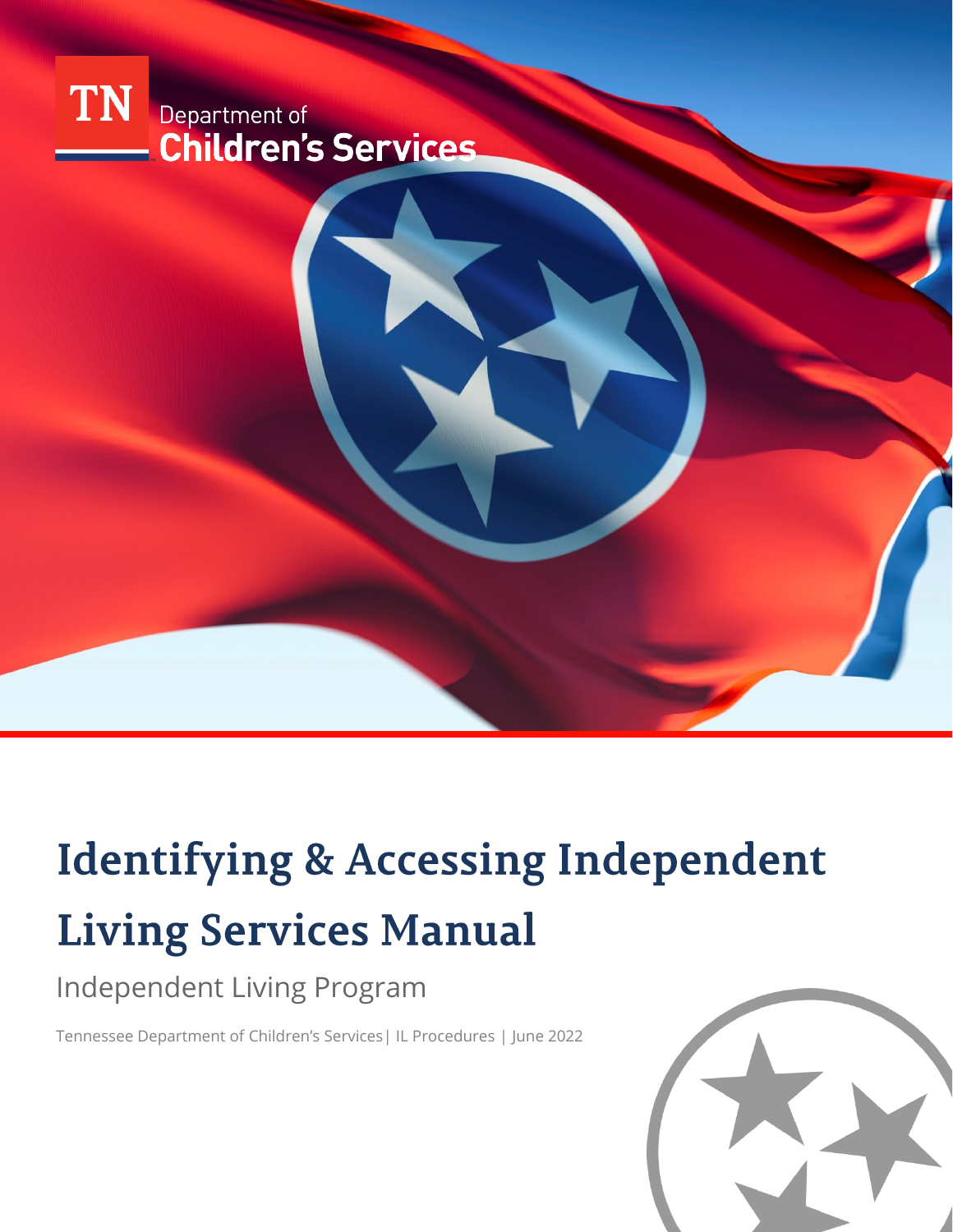# **Table of Contents**

| Establishing the Independent Living (IL) Program Eligibility and Service Referral Record in |              |
|---------------------------------------------------------------------------------------------|--------------|
|                                                                                             | $\mathbf{2}$ |
|                                                                                             | $\mathbf{2}$ |
|                                                                                             | 3            |
|                                                                                             | 3            |
|                                                                                             | 4            |
|                                                                                             | 5            |
|                                                                                             | 7            |
|                                                                                             | 8            |
|                                                                                             | 9            |
|                                                                                             | 11           |
|                                                                                             | 15           |
| <b>Updating the Independent Living Allowance (ILA) Contract and Payment</b>                 | 16           |
|                                                                                             | 17           |
|                                                                                             | 17           |
|                                                                                             | 18           |
|                                                                                             | 18           |
|                                                                                             | 20           |
|                                                                                             | 20           |
|                                                                                             | 21           |
| Provision of Case Management Services to Young Adults Receiving Foster Care                 | 22           |
| Termination or Denial of Independent Living Services and the Program Request                |              |
|                                                                                             | 24<br>25     |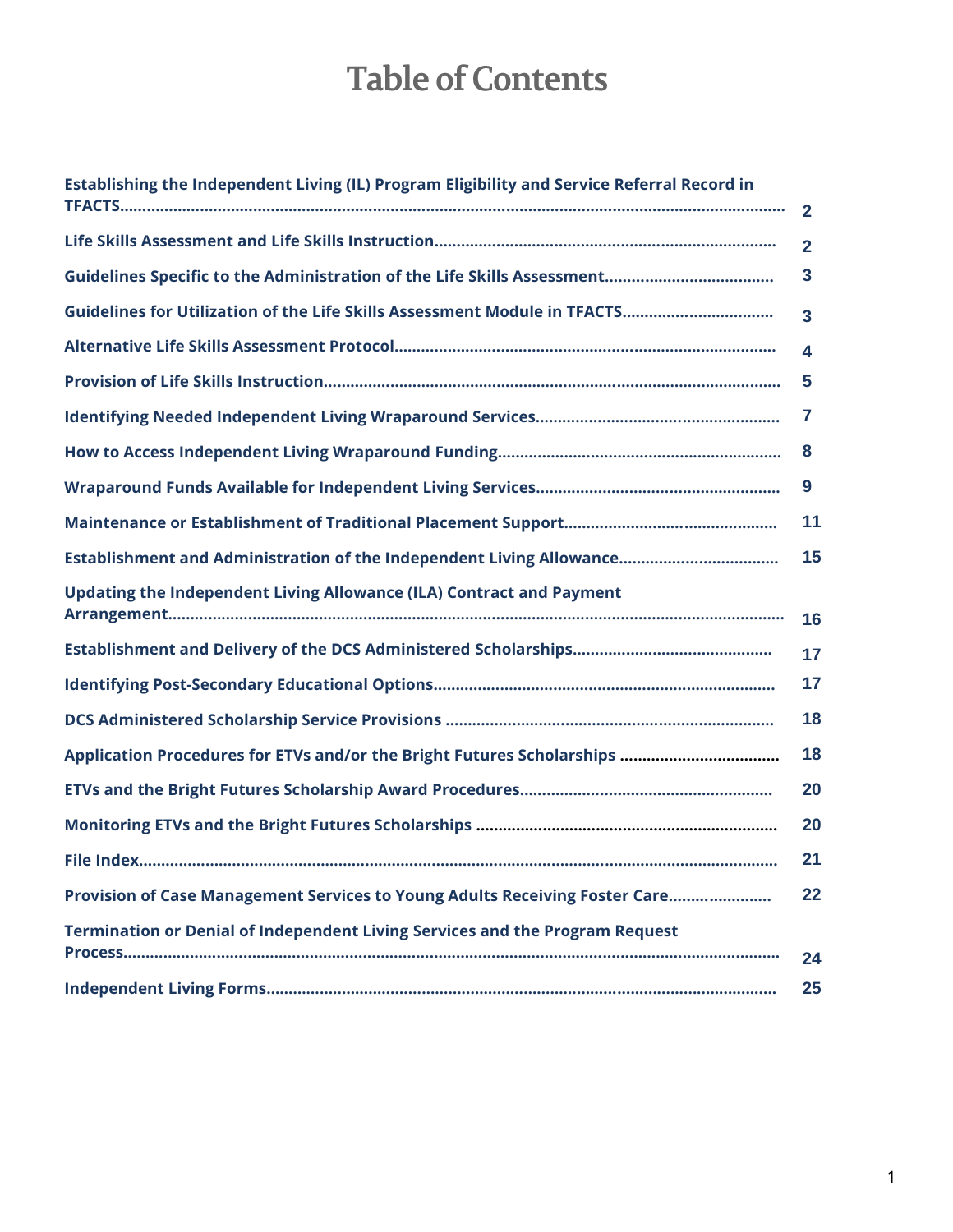## Establishing the Independent Living (IL) Program Eligibility and Service Referral **Record in TFACTS:**

The IL Program Eligibility and Service Referral function in **TFACTS** supports the determination of Chafee services eligibility, but also accommodates the referral of non-paid services such as Life Skills instruction. The establishment of this record is required in order to make case service referrals, or otherwise record the service provisions outlined in this protocol. There are four (4) IL Program Eligibility Types, to be established and utilized as follows:

- 1. **Custodial**: This eligibility type is established for all youth in state custody 14 years of age or older.
- 2. **Extension of Foster Care Services:** This eligibility type is established for all young adults receiving Extension or Re-Establishment of Foster Care.
- 3. **SPG/Adoption**: This is only to be used for youth who exited state custody at or after 16 years of age, who are still under a contract for subsidy and need applicable IL Services.
- 4. **Limited Independent Living**: This eligibility type is only used for youth and young adults that are eligible for IL services, but do not fall under the other eligibility types.
- 5. **Transitional Living**: This is only to be used to record services administered by a contracted Transitional Living provider.

Staff with the DCS Office of Independent Living will establish and approve all IL Program Eligibility records. The Extension of Foster Care Services eligibility record must be established and approved within thirty (30) business days of approval for Extension or Re-Establishment of Foster Care for Young Adults, so coordination between the Regions and the DCS Office of Independent Living is imperative.

## Life Skills Assessment and Life Skills Instruction

The first step when identifying Independent Living Services for youth is to assess need. This is accomplished with young adults receiving voluntary services upon their request and with their consent. The following is a guide for administering and utilizing the Life Skills Assessment:

The following outlines the specific guidelines and points for consideration to effectively assess life skills strengths and concerns for youth and young adults. Links to help staff and caregivers locate resources that can be used to help youth build life skills proficiency are included. Conventions for utilization of the Life Skills Assessment module in **TFACTS** complete this protocol.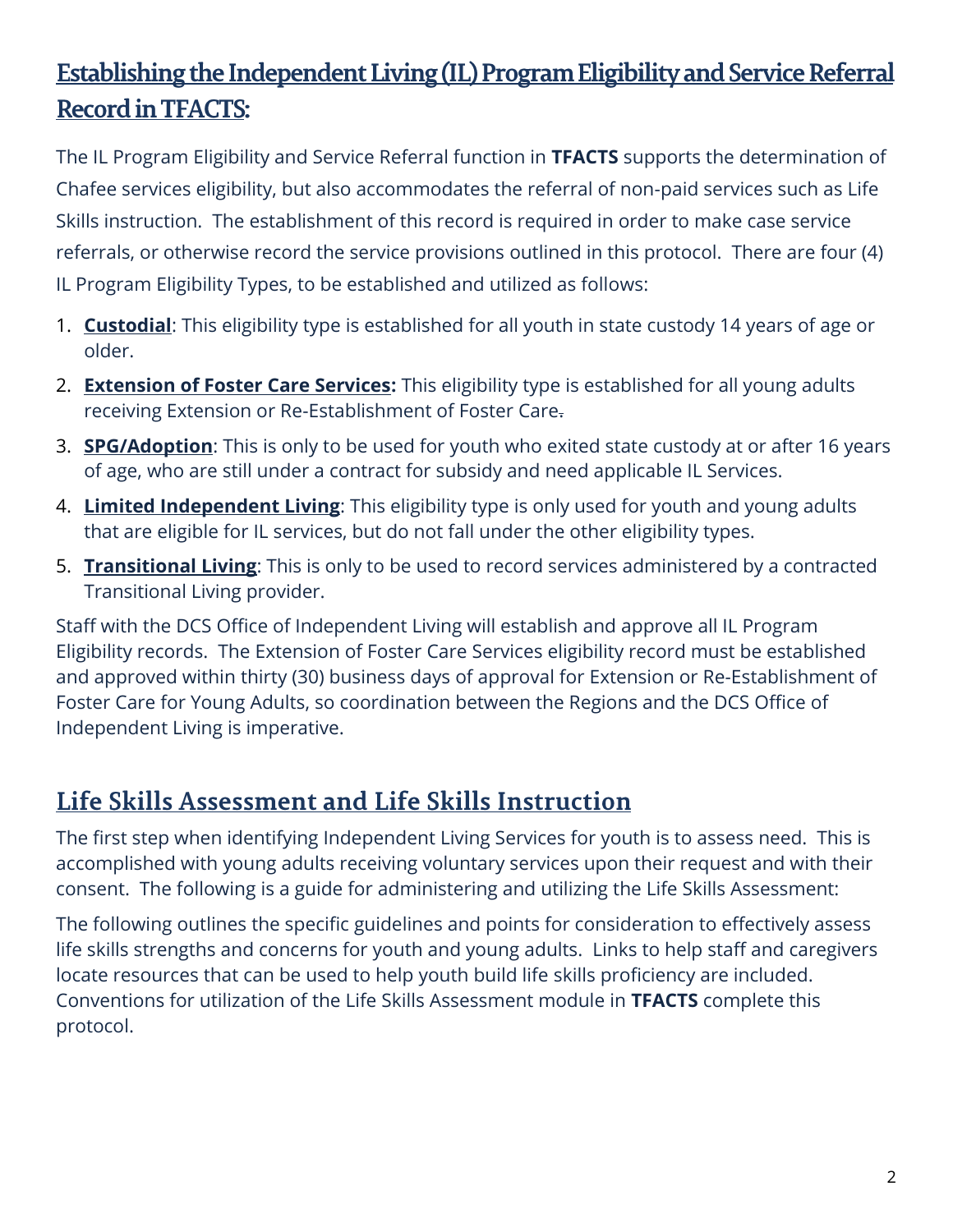# Guidelines Specific to the Administration of the Life Skills Assessment:

- 1. The following are the primary guidelines associated with administration of the Life Skills Assessment: All youth in state custody 14 years of age or older must have a Life Skills Assessment completed at least annually.
- 2. Young adults 18-21 receiving Extension of Foster Care Services may have an assessment recommended if the young adult or the Child and Family Team (CFT) identify a need, but are not required to do so. Young adults will otherwise have needs assessed based on selfreporting or factors identified by the C&FT if barriers to attaining the goal of the Transition Plan or the young adult's safety and/or well-being are identified.
- 3. The FSW or staff person assigned as Extension of Foster Care Worker (hereafter described as "Worker") is responsible for developing the Independent Living Plan or Transition Plan as a part of the Family Permanency Plan as required by DCS Policy *[16.51, Independent Living and](https://files.dcs.tn.gov/policies/chap16/16.51.pdf)  [Transition Planning](https://files.dcs.tn.gov/policies/chap16/16.51.pdf).* The results and recommendations of the life skills assessment will be used to develop individualized strength, concern, and responsibilities information, if applicable. The Life Skills Assessment must be completed no later than fourteen (14) days after a youth enters custody in order to fully integrate the results in the IL or Transition Plan. The Life Skills Assessment results must be recorded in **TFACTS** in advance of Family Permanency Plan development.

The assessment currently required is the Life skills Assessment in TFACTS. It is also recommended that the Casey Life Skills Assessment be administered, and also CLS "Additional Assessments" Supplements that can be optionally administered based on other factors, such as the need to assess pregnant or parenting youth, etc.

It is extremely important that the results are discussed with the youth, and caregiver whenever possible, and must be used to develop strengths, needs and responsibilities in the IL section of the Family Permanency Plan.

The following storyboard provides information on how to use the Life Skills Assessment.

# Guidelines for Utilization of the Life Skills Assessment Module in **TFACTS**

The *Life Skills Assessment* module in **TFACTS** allows workers to identify youths' areas of strength and need and consolidate the results in order to create strength and need records. The Life Skills Assessment results must be recorded in **TFACTS** in advance of Family Permanency Plan development.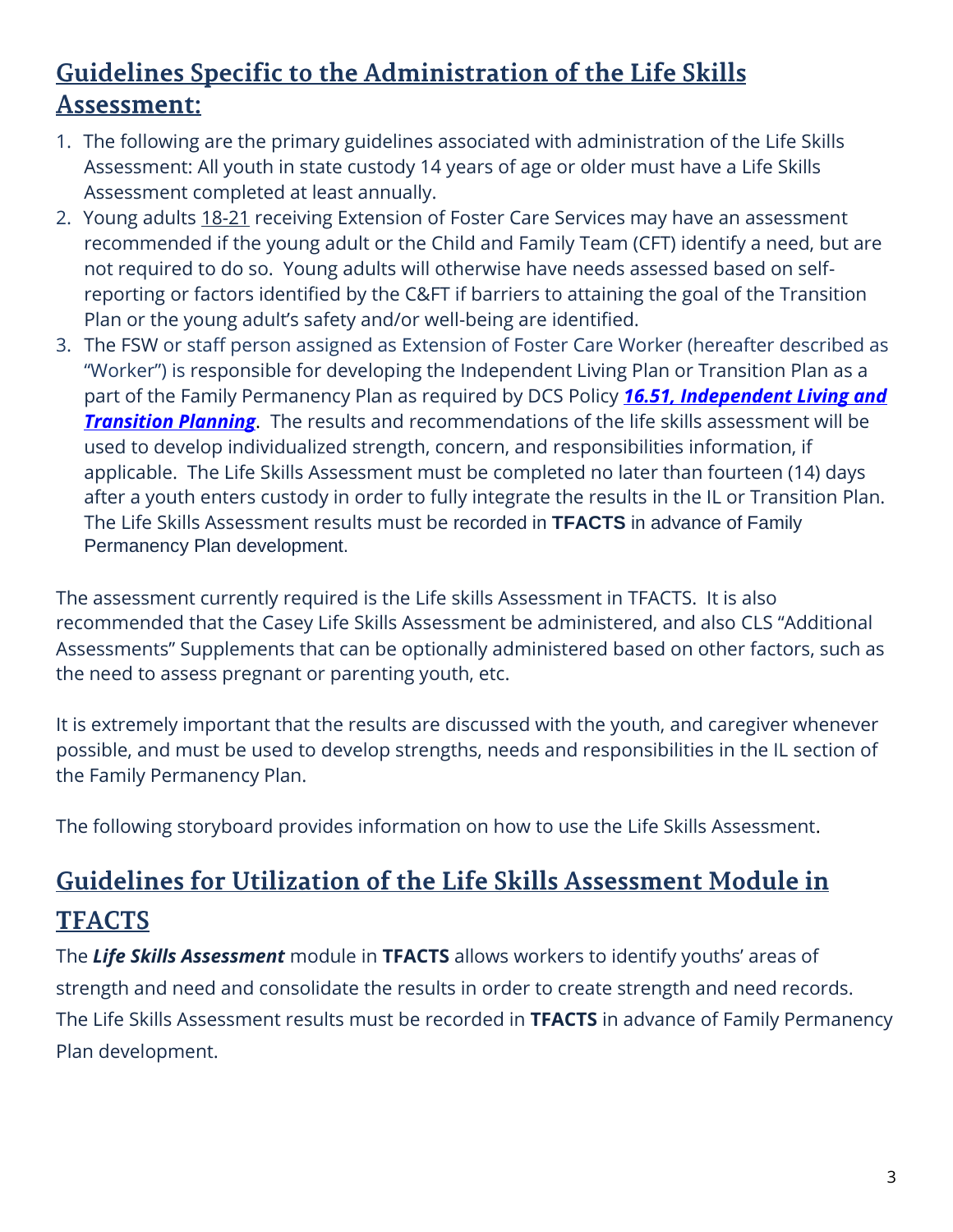## Alternative Life Skills Assessment Protocol:

There are situations when it may not be possible to complete a Life Skills Assessment timely because sufficient information can't be obtained about a youth, particularly for initial Family Permanency Plans, such as when a youth is on runaway or escapee status.

The appropriate Life Skills Assessment must be administered at the first available opportunity, and the results utilized to complete the Family Permanency Plan in **TFACTS**.

# Consider the following when using Life Skills Assessment information to guide IL and Transition Plan (Permanency Plan) Development:

- 1. The IL Plan is developed as part of the initial Permanency Plan for youth 14 up to 17 years of age. Youth 17 years and up will have a Transition Plan developed (refer to the *[Independent](https://files.dcs.tn.gov/policies/chap16/ILTranPlanGuide.pdf)  [Living and Transition Planning Guide](https://files.dcs.tn.gov/policies/chap16/ILTranPlanGuide.pdf)* and the *[Permanency Plan Development Guide](https://files.dcs.tn.gov/policies/chap16/PPDevGuide.pdf)* for more information).
- 2. Review and revision of the IL and custodial Transition Plan occurs with the same frequency as the review and revision of the Family Permanency Plan (refer to DCS Policy *[16.31,](https://files.dcs.tn.gov/policies/chap16/16.31.pdf)  Permanency [Planning for Children/Youth in the Department of Children's Services Custody](https://files.dcs.tn.gov/policies/chap16/16.31.pdf)*) for more information). The Transition Plan must be updated at least annually for young adults receiving Extension of Foster Care Services as adults, and life skills concerns will be addressed on the Transition Plan for youth 17 years of age or older, as applicable. However, it may be appropriate to administer life skills assessments (as applicable), and update Independent Living strengths, concerns, and responsibilities more often if the youth or young adult's circumstances change and the CFT warrants it. The Life Skills Assessment results must be recorded in TFACTS in advance of Family Permanency Plan development, as applicable.
- 3. Youth and young adults must be afforded every opportunity to actively participate in identifying their Independent Living needs and associated services, and in the development of their Independent Living/Transition Plans. The recommendations made by youth and young adults must be incorporated to the extent that the CFT agrees such recommendations to be in the youth or young adult's best interest, comply with applicable policies and statutes, and do not adversely affect the safety or well-being of the youth, young adult or others. It is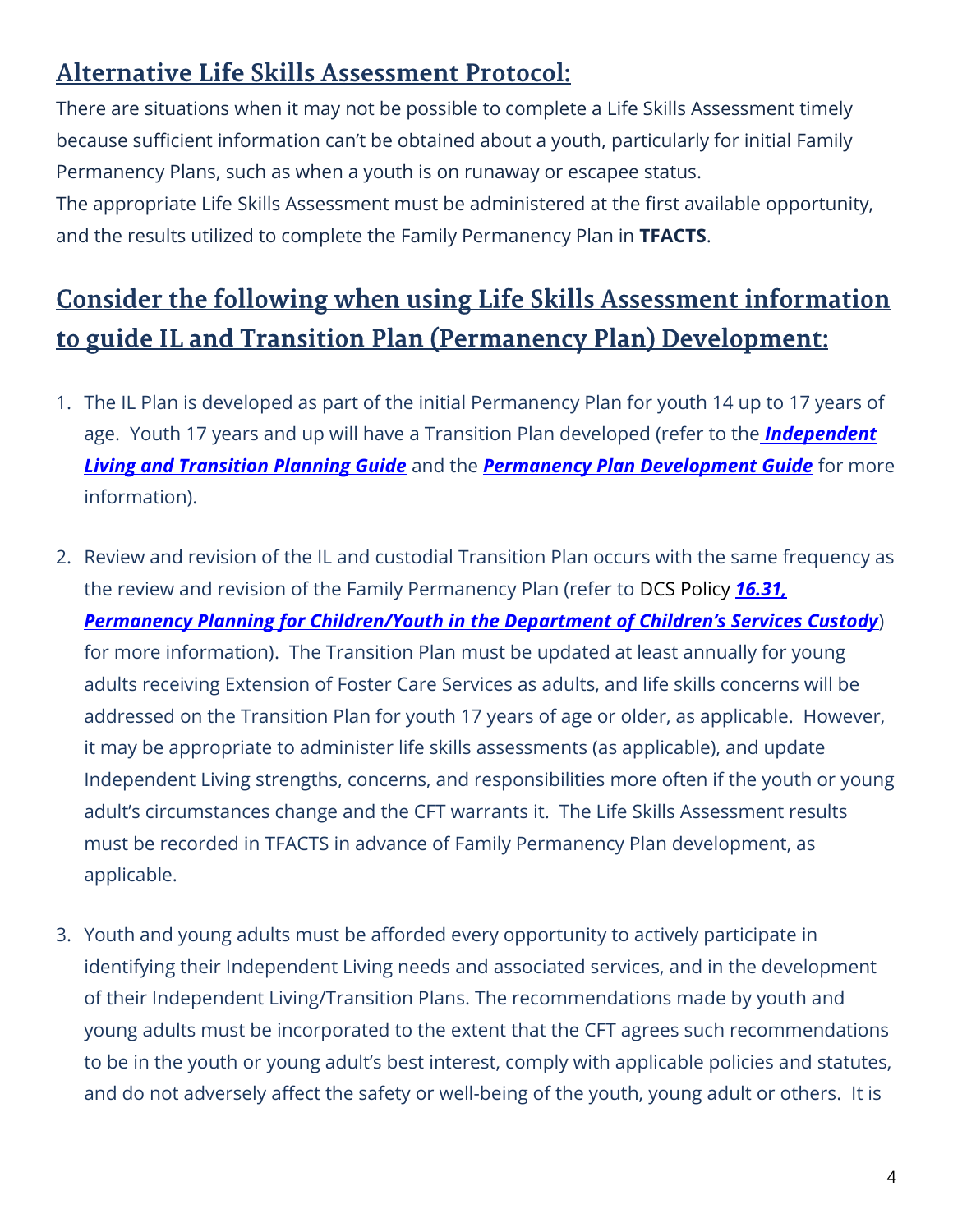appropriate for the CFT members to discuss the possible consequences of not accepting or following recommended responsibilities with youth and young adults. Additionally:

- 4. Foster parents or providers will assist in the healthy development of youth/young adults in care through implementing "reasonable and prudent parent "decision making that supports health, safety and best interest of the youth. These decisions can include opportunities for risk-taking like those typically made by parents of youth who are not in foster care, or young adults not in EFCS. That planning will promote "normalcy" and the ability to engage in healthy developmentally appropriate activities that promote well-being for all youth/young adults in care.
- 5. Foster parents or providers will also assist the youth/young adult in making developmentally appropriate choices in choosing normal activities which include, but are not limited to: extracurricular, enrichment, and social activities, that may include dating, outdoor activities, "hanging out" with friends, prom, sports, clubs, vocational activities, religious/cultural events, field trips, driver's education, etc.

#### **Provision of Life Skills Instruction**

- 1. Youth in custody must receive life skills instruction as a component of Independent Living Services, as outlined in DCS Policy *[16.53, Eligibility for Independent Living Services](https://files.dcs.tn.gov/policies/chap16/16.53.pdf), Section A*. Such instruction must also be offered to young adults receiving Extension of Foster Care Services if they request it, and encouraged if young adults appear to display problems generalizing life skills instruction already received. The scope of such instruction must be consistent with life skills assessment results and recommendations, and provided in accordance with the youth or young adult's developmental capabilities. Youth who exited state custody to permanency through adoption or subsidized permanent guardianship, or who are solely receiving scholarship assistance, and/or limited IL Wraparound services may be offered such services but are not required to participate.
- *2.* Life skills instruction may include, but is not limited to, formal classroom instruction, informal in-home learning opportunities, community workshops, school-based programs, and standardized curricula as provided by trained staff and resource parents. All eligible youth, and participating young adults, must have the opportunity to receive the areas of instruction outlined in the following: *[Life Skill Instruction Tip Sheet](https://www.tn.gov/content/dam/tn/dcs/documents/youthintransition/staff-info/Life_Skills_Instruction_Tips.pdf)*.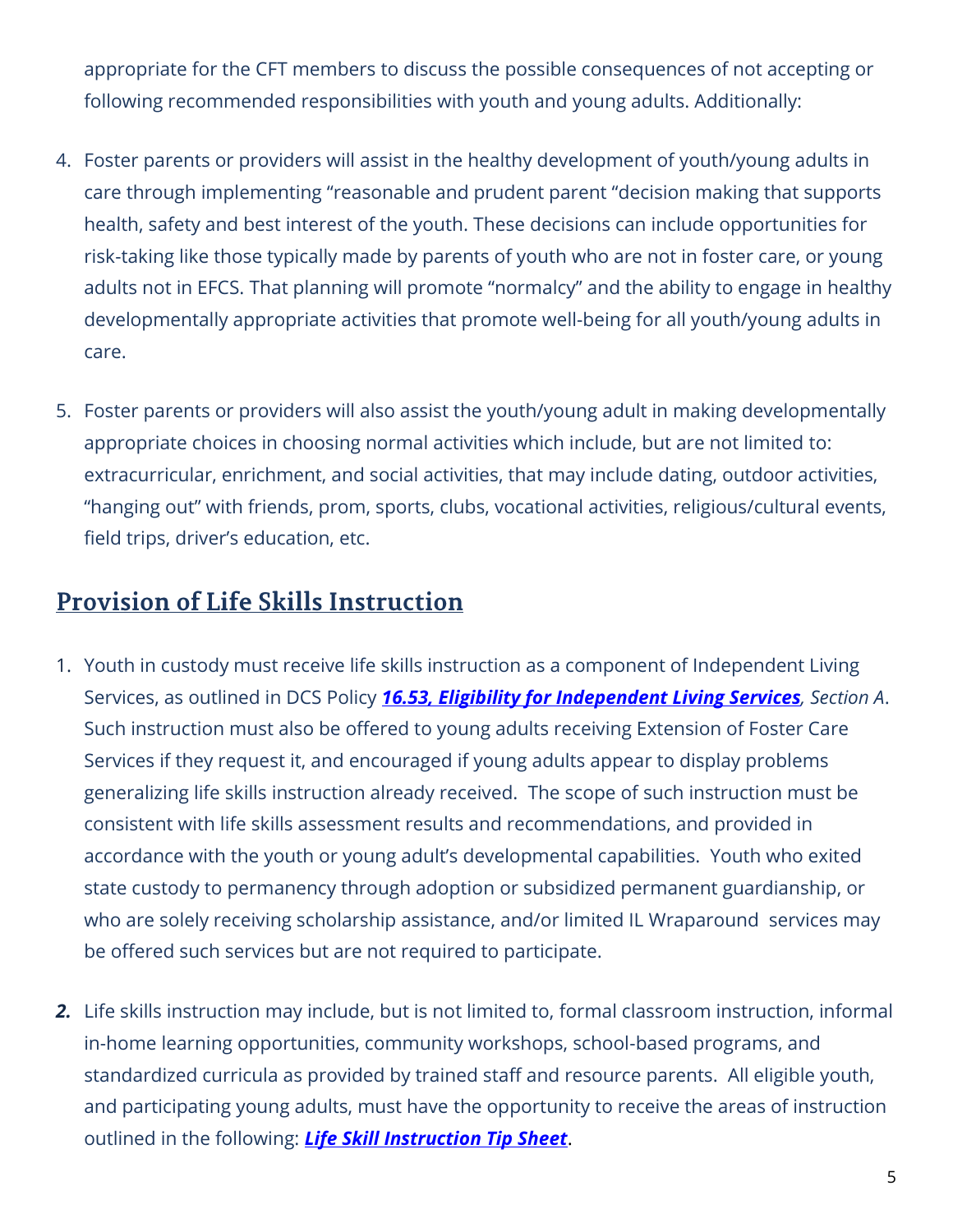- 3. The DCS Office of Independent Living serves as a centralized resource to assist FSW's, provider agencies and caregivers by performing the following functions:
	- a) Support FSW's, Workers, provider agencies and caregivers by relaying pertinent skill and content information as it relates to the identification of independent living needs, life skills assessment and life skills instruction.
	- b) Train FSW's, Workers, provider agency staff and caregivers on identifying and utilizing life skills assessment tools. Will assist with individualizing assessment tools as needed.
	- c) Make life skills curricula available to FSW's, provider agency staff and caregivers. Will provide training and assistance on delivery of such instruction, and on individualizing instruction as needed.
	- d) Identify community-based life skill instructional resources.
	- e) Coordinate the delivery of life skills workshops, with a focus on providing intensified instruction to youth at risk of emancipating to adulthood from state custody; and
- 4. Youth identified as having special needs will require an individualized approach to benefit from the life skills assessment and instructional tools. FSW's or Workers must consult with clinical professionals to ensure that the appropriate life skills assessments and instructional interventions are utilized. The FSW or Worker must outline strengths, needs and responsibilities derived from these assessment results, and the instructional recommendations that proceed from them, in the youth's Independent Living Plan.
- 5. Refer to the *Alternative Life Skills Assessment Protocol* (Page 4 of this manual), in advance of initial planning, to address circumstances that may affect administration of a life skills assessment.
- 6. FSWs and other applicable staff must document life skills instruction that youth or young adults receive from DCS staff, resource parents, and providers as case services in TFACTS. IL Specialists document life skills instruction when they directly provide the training. The FSW documents such instruction in all other instances, except when such documentation is required of provider agencies.
- 7. Contracted independent living providers must provide, track and document life skills instruction in accordance with the *[Contract Provider Manual](https://www.tn.gov/dcs/for-providers/contract-provider-manual.html)* and their established contracts.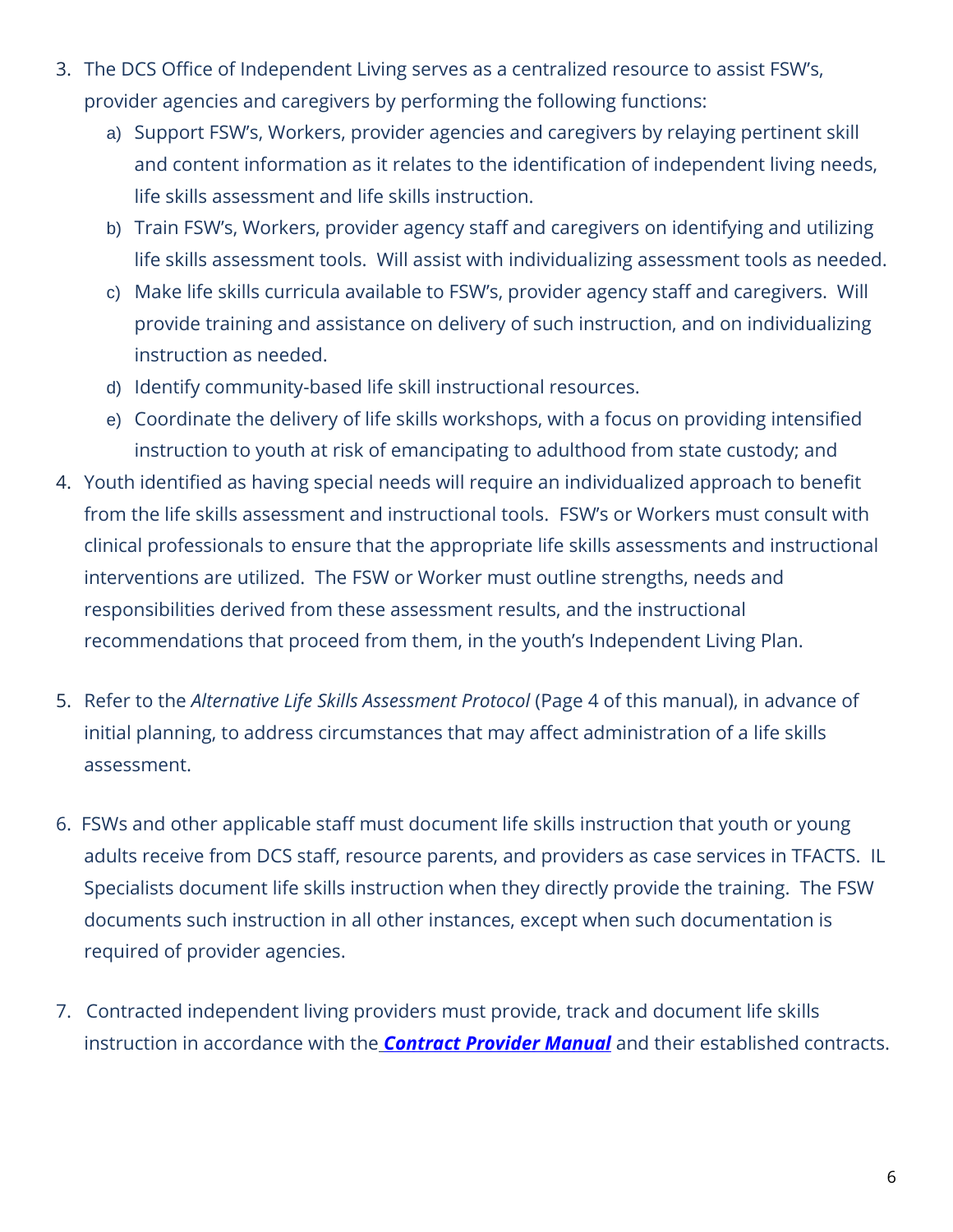## **Identifying Needed Independent Living Wraparound Services:**

- 1. Independent Living Wraparound funding is established as a resource to support the provision of certain Independent Living Services for eligible youth and young adults. These resources are administered as a flexible funding resource to support needs and responsibilities as established in the Independent Living or Transition Plan. The resources should be utilized in conjunction with available community resources. Refer to DCS Policy *[16.51, Independent Living and Transition Planning](https://files.dcs.tn.gov/policies/chap16/16.51.pdf)*.
- 2. The established menu of IL Wraparound Services and the eligibility guidelines associated with each are outlined in the IL Wraparound List (below). These guidelines may be adjusted based on the identification of overall needs over time, or diminished funds. Youth who exited state custody to permanence via adoption or subsidized permanent guardianship, or those who aged out of foster care otherwise eligible for EFCS but who did not receive this service, are eligible for a limited portion of these services, as outlined in the IL Wraparound List.
- 3. TFACTS provides automated functionality that assists with the establishment of eligibility and the specific IL services that are available to the youth based upon such eligibility (see the section of this manual entitled: *Establishing the IL Eligibility Record in TFACTS*). The FSW or designated staff are responsible for identifying the needed Independent Living Services supported by IL Wraparound funding, based on the needs and responsibilities outlined in the youth or young adult's Family Permanency Plan (refer to DCS Policy *[16.51, Independent](https://files.dcs.tn.gov/policies/chap16/16.51.pdf)  [Living and Transition Planning](https://files.dcs.tn.gov/policies/chap16/16.51.pdf)*). The DCS TL, or applicable supervisor, is responsible for providing initial review and approval for services, as appropriate.
- 4. The Director of IL or designee is responsible for additional pre-approval to purchase the identified services.
- 5. The Regional Fiscal Director is responsible for managing the funds and assuring that all purchases are allowable under the established regulations.
- 6. Independent Living Program Specialists are available to provide training and technical assistance to Regional DCS staff to facilitate the following:
	- a) Identification of needed services based on Independent Living or Transition Plan information; and;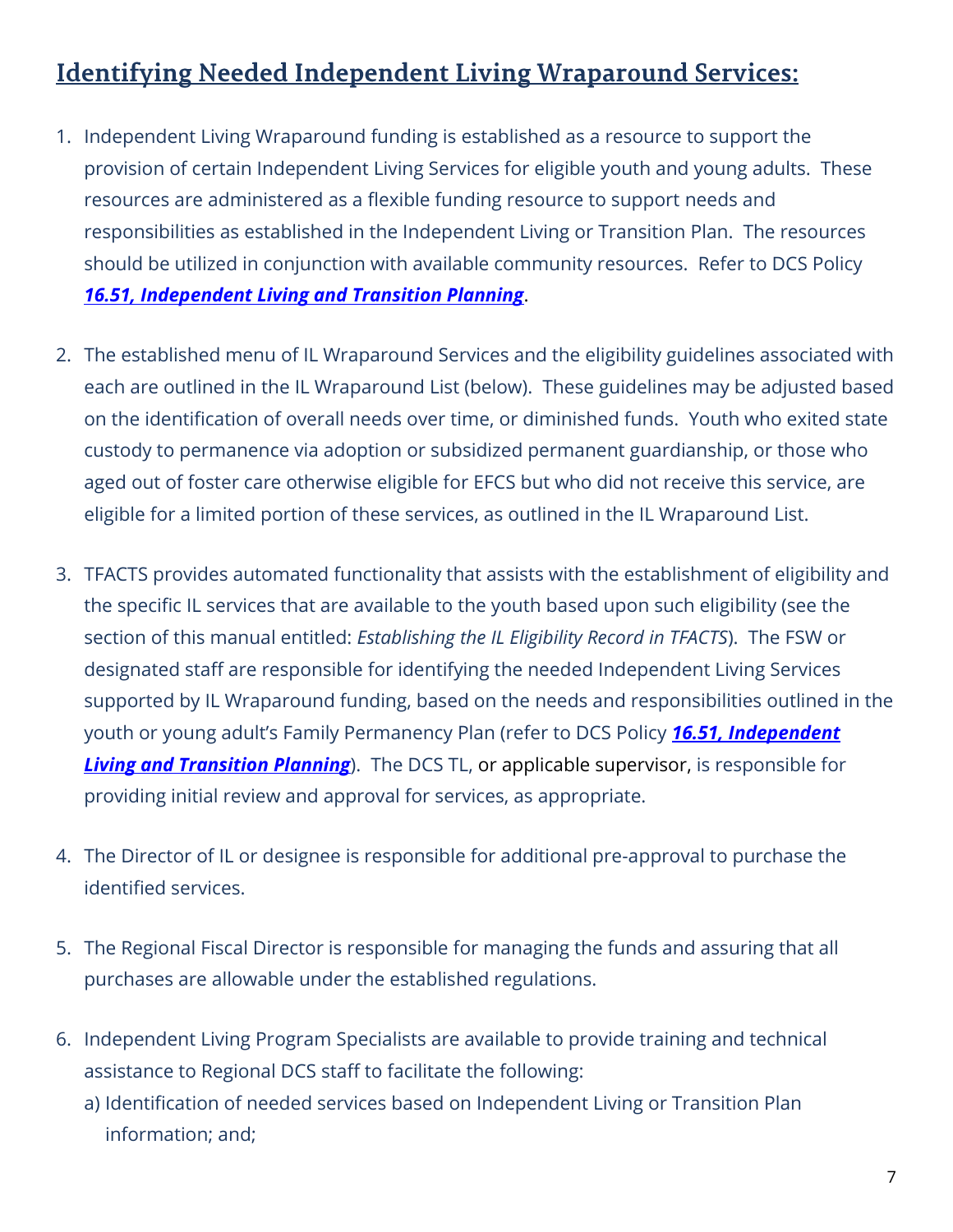b) Accessing IL Wraparound Services as outlined in this section and DCS Policy *[16.53,](https://files.dcs.tn.gov/policies/chap16/16.53.pdf)  [Eligibility for Independent Living Services](https://files.dcs.tn.gov/policies/chap16/16.53.pdf)*, and identifying community resources.

## How to Access Independent Living Wraparound Funding:

- 1. All IL Wraparound funds must be accessed through the Regional Fiscal Unit for youth in custody or young adults receiving EFCS. IL Wraparound services for youth who exited custody via Adoption or Subsidized Permanent Guardianship, or those who aged out of foster care otherwise eligible for EFCS but who did not receive this service, are administered by the Office of Independent Living (the Office of Independent Living can be substituted for "Fiscal Unit" in this section when this applies). The FSW or designated staff must use the approved fiscal process to request provision and payment of IL Wraparound services, goods or incentives. It is necessary for the FSW or designated staff to specify the services requested.
- 2. Eligible youth or young adults must have a "Completed" or "Approved" IL Eligibility record in TFACTS in order to make referrals for IL Wraparound services.
	- a) Youth and young adults receiving Educational and Training Voucher (ETV) assistance are not eligible to receive Chafee funded services associated with post-secondary educational cost of attendance. This includes services such as transportation grants, childcare assistance and others as outlined below.
	- b) Special provisions will be made available for eligible youth or young adults who achieved permanency through adoption or subsidized permanent guardianship still under an adoption or SPG contract, those who aged out of foster care otherwise eligible for EFCS but who did not receive this service, or any other youth or young adults receiving limited service provisions (Scholarship Services). In such cases, it is not required that recipients have an IL Plan or Transition Plan established.
- 3. Using the Independent Living Plan or Transition Plan and the service eligibility guidelines for reference, the TL or other designated supervisor must provide the initial review and approval of the services.
	- a) The IL Director or designee must provide additional pre-approval before fiscal authorization. No payments must be made unless prior approval has been obtained through the Director of IL or designee; the Fiscal Unit is responsible for: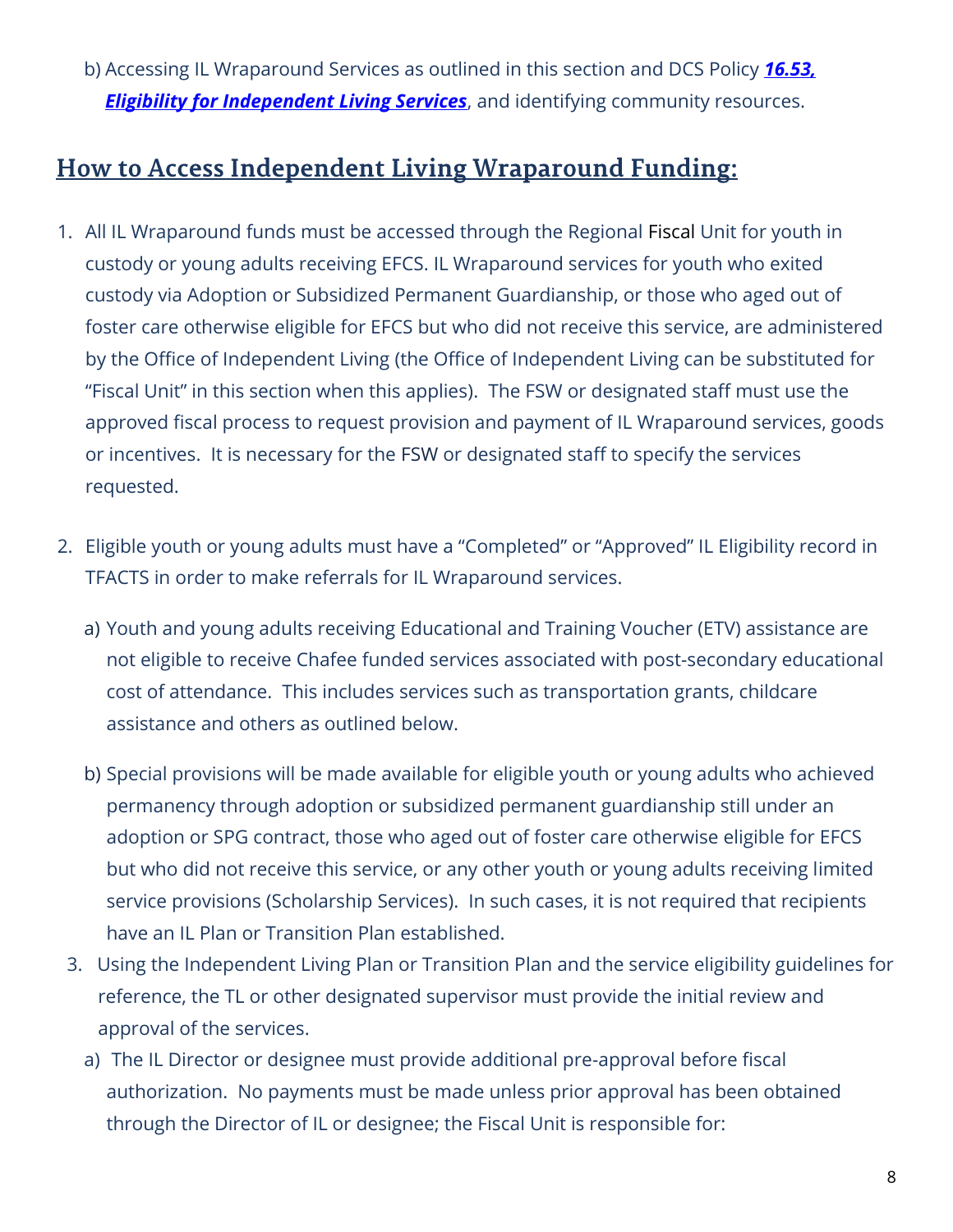- b) Obtaining the appropriate signatures on the *[Authorization to Vendor-Terms and](https://files.dcs.tn.gov/intranet/forms/AutVen.doc)  [Conditions](https://files.dcs.tn.gov/intranet/forms/AutVen.doc)* form.
- c) Reviewing the applicable terms and obligations with the potential vendor, to include the possible tax status that may be associated with accepting the funds;
- d) Purchasing the service(s);
- e) Recording the date of purchase of the approved services; and
- f) Maintaining a record of the applicable requests, approvals, and purchases.

#### <u>Wraparound Funds Available for Independent Living Services:</u>

Refer to the *[IL Wraparound Services Grid](https://www.tn.gov/content/dam/tn/dcs/documents/youthintransition/staff-info/ILWrapGrid.xlsx)* for detailed information regarding Independent Living Wraparound Services, and the following:

## **Special Contracts and Partnerships**

| <b>Name</b>                      | <b>Eligibility</b>             | <b>Verification Required with</b>     |
|----------------------------------|--------------------------------|---------------------------------------|
|                                  |                                | <b>Referral</b>                       |
| Youth Villages Extension of      | Youth and young adults ages 16 | The Office of Independent             |
| <b>Foster Care Services Case</b> | up to 23, as follows:          | Living will verify eligibility status |
| Management and LifeSet           | Young adults who are           | of youth served, and approve          |
|                                  | actively enrolled in extension | billing invoices.                     |
|                                  | of foster care (EFC) services; |                                       |
|                                  | or                             |                                       |
|                                  | Young adults who are           |                                       |
|                                  | emancipated to adulthood       |                                       |
|                                  | from state custody at or after |                                       |
|                                  | their eighteenth (18th)        |                                       |
|                                  | birthday, who were in foster   |                                       |
|                                  | care or congregate care        |                                       |
|                                  | placement at their             |                                       |
|                                  | eighteenth (18th) birthday; or |                                       |
|                                  | Young adults who have been     |                                       |
|                                  | adopted;                       |                                       |
|                                  | Young adults who are 16 or     |                                       |
|                                  | older currently or previously  |                                       |
|                                  | placed in a Youth              |                                       |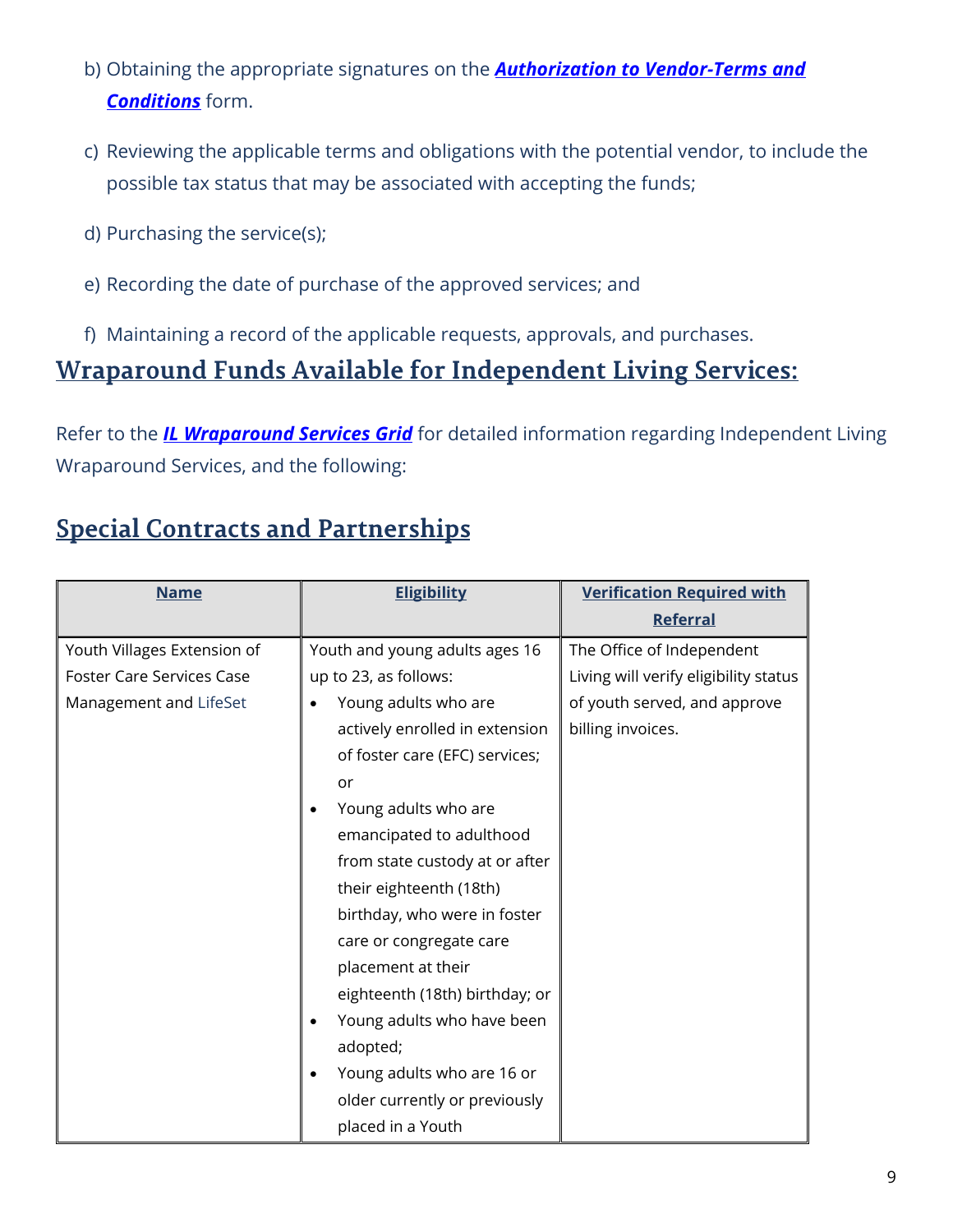|                             | Development Center (YDC);<br>or<br>Young adults who are<br>currently or were previously<br>in state custody and in a<br>foster care or congregate<br>care placement at ages<br>sixteen or older (16); or<br>Young adults who meet one<br>or more of the eligibility<br>criteria above and have<br>previously received YVLifeSet<br>and/or EFC services. |                                                                                                                        |
|-----------------------------|---------------------------------------------------------------------------------------------------------------------------------------------------------------------------------------------------------------------------------------------------------------------------------------------------------------------------------------------------------|------------------------------------------------------------------------------------------------------------------------|
| <b>Resource Centers</b>     | Youth and young adults ages<br>16 up to 26.<br>Youth and young adults must<br>be in state custody and in a<br>foster care placement OR<br>emancipated to adulthood<br>while in state custody and in a<br>foster care placement.                                                                                                                         | The Office of Independent<br>Living will verify eligibility status<br>of youth served.                                 |
| Pandemic Stimulus Aid       | Young Adults between the<br>ages of 18 up to 23.<br>Young Adults must have been<br>in state custody and in a<br>foster care placement at or<br>after the age of 14.                                                                                                                                                                                     | The Office of Independent<br>Living will verify eligibility status<br>of youth served.                                 |
| Youth Villages Pandemic Aid | Young adults between the<br>ages of 18 up to 23.<br>Young Adults must have been<br>in state custody and in a<br>foster care placement at or<br>after the age of 14.                                                                                                                                                                                     | The Office of Independent<br>Living will verify eligibility status<br>of youth served and approve<br>billing invoices. |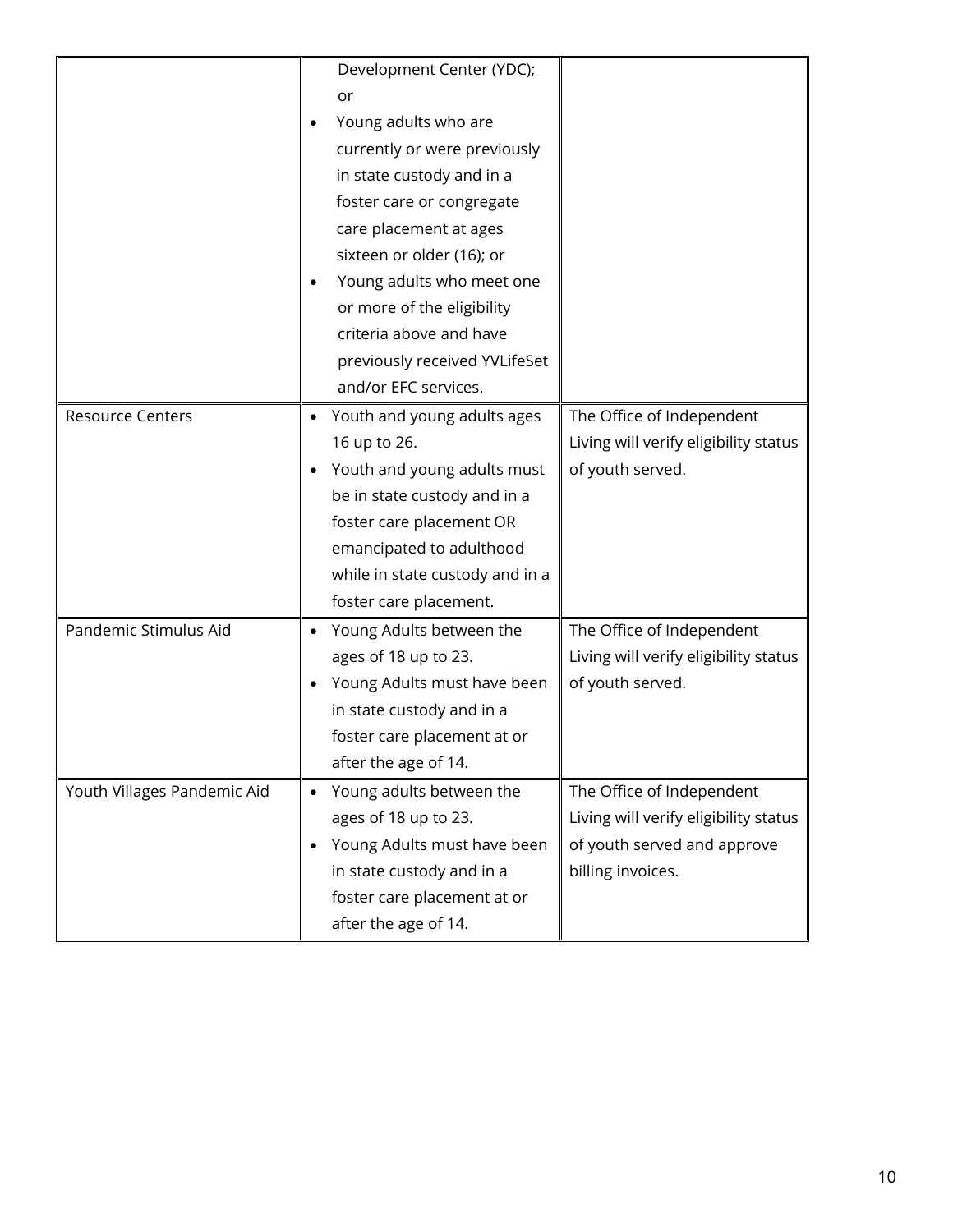## Maintenance or Establishment of Traditional Placement Support:

- 1. Young adults eligible for Extension or Re-Establishment of Foster Care per DCS Policy *[16.52](https://files.dcs.tn.gov/policies/chap16/16.52.pdf)*  **[Extension or Re-Establishment of Foster Care for Young Adults](https://files.dcs.tn.gov/policies/chap16/16.52.pdf)** remain eligible for traditional DCS funded Placement Support, as follows:
	- a) The young adult may maintain a supported placement to the extent that they maintain eligibility for Foster Care Services per DCS Policy *[16.52 Extension or Re-Establishment of](https://files.dcs.tn.gov/policies/chap16/16.52.pdf)  [Foster Care for Young Adults](https://files.dcs.tn.gov/policies/chap16/16.52.pdf)*, Sections A and B, or until attainment of his or her 21st birthday.
	- b) The supported placement must be in the least restrictive environment possible, and the young adult must agree to the placement arrangement.
	- c) It is expected that provider agency contracts will be adjusted to the lowest level of payment possible. Supervised Independent Living settings, to include the Independent Living Residential placement service, are acceptable for this purpose. If clinical concerns warrant the possible continuation of a higher level of care and reimbursement, such justification must be submitted in writing for review by the Regional Administrator (RA) or Juvenile Justice Coordinator (as applicable) and Independent Living (IL) Director for approval. The written justification must be drafted and signed by a licensed clinician, and include a reasonable plan for the reduction of the level of care or for the young adult's transition to adult residential services.
- 2. The standards outlined in DCS Policy *16.46, [Child/Youth Referral and Placement](https://files.dcs.tn.gov/policies/chap16/16.46.pdf)* Section F apply when maintaining or considering placement for young adults receiving Extension of Foster Care Services, as applicable to the young adult's circumstances and based on the recommendations of the young adult and Child and Family Team. However, a Placement Exception Request is not required to place a young adult under such circumstances.

# **Placement Characteristics for Young Adults Receiving Extension of Foster Care Services are addressed as follows:**

1. The guidelines for young adults remaining in a foster care placement setting as a result of transitioning directly from DCS custody to Extension of Foster Care Services are set forth in DCS Policy *16.4, Foster Home [Selection and Approval](https://files.dcs.tn.gov/policies/chap16/16.4.pdf)*.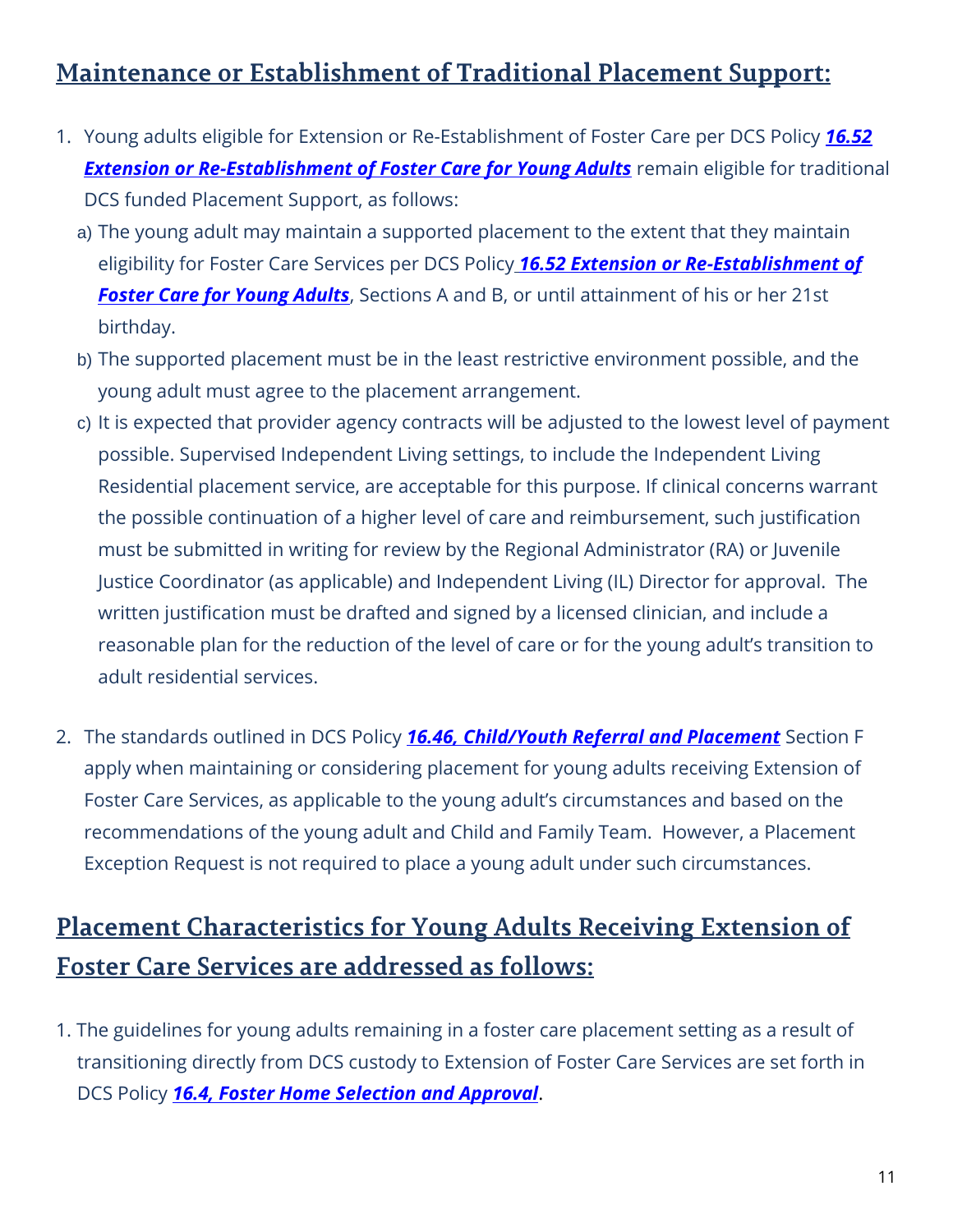- Concerns regarding placement adjustments for youth still in state custody as they transition to adulthood or who are receiving Extension of Foster Care Services, as outlined above, are subject to review according to DCS Policy *[31.7, Child and Family Team Meeting](https://files.dcs.tn.gov/policies/chap31/31.7.pdf)  [Process](https://files.dcs.tn.gov/policies/chap31/31.7.pdf)*. The CFT is the mechanism by which such placement decisions are reviewed.
- 2. When circumstances exist that warrant placement change or if a traditional placement is identified as the best housing service option by the young adult and his or her Child and Family Team when eligible young adults return from a break in service:
	- a) A Child and Adolescent Needs and Strengths Assessment (CANS, of the type; Extension of Foster Care) is completed and approved prior to a placement Stability CFTM or within 10 days of approval of the Re-Establishment of Extension of Foster Care and prior to the initial CFTM.
		- The assessment results and other information pertinent to making a decision about the best housing option are reviewed at the Placement Stability or initial CFTM.
	- b) The young adult completes and signs DCS form *[CS-0559, Authorization for Release](https://files.dcs.tn.gov/forms/0559.doc) of Information [and HIPAA Protected Health Information TO and FROM the Department of](https://files.dcs.tn.gov/forms/0559.doc)  [Children's Services and Notification of Release](https://files.dcs.tn.gov/forms/0559.doc)*, authorizing the Department to engage in full disclosure of information with resource parents and/or provider agencies.
	- c) Additionally, the young adult:
		- Completes and signs DCS form*[CS-0559, Authorization for Release](https://files.dcs.tn.gov/forms/0559.doc) of Information and [HIPAA Protected Health Information TO and FROM the Department of Children's](https://files.dcs.tn.gov/forms/0559.doc)*  **[Services and Notification of Release](https://files.dcs.tn.gov/forms/0559.doc)**, to authorize the following:
			- i) A criminal history check, to include a local criminal records check from local law enforcement records within the immediate six (6) months preceding placement. All criminal charges listed in the local criminal history check for which there is no final disposition identified must be clarified by obtaining additional, official documentation from the local court with jurisdiction, within 24 hours or one business day of the placement.
			- ii) A DCS Records Check that includes a check of CPS records in TFACTS and a Social Service Management System (SSMS) check. This must be completed by the appropriate designated DCS staff member on DCS form *[CS-0741, Database Search](https://files.dcs.tn.gov/forms/0741.doc)  [Results](https://files.dcs.tn.gov/forms/0741.doc)*. This is to determine if there is a past Child Protective Service (CPS)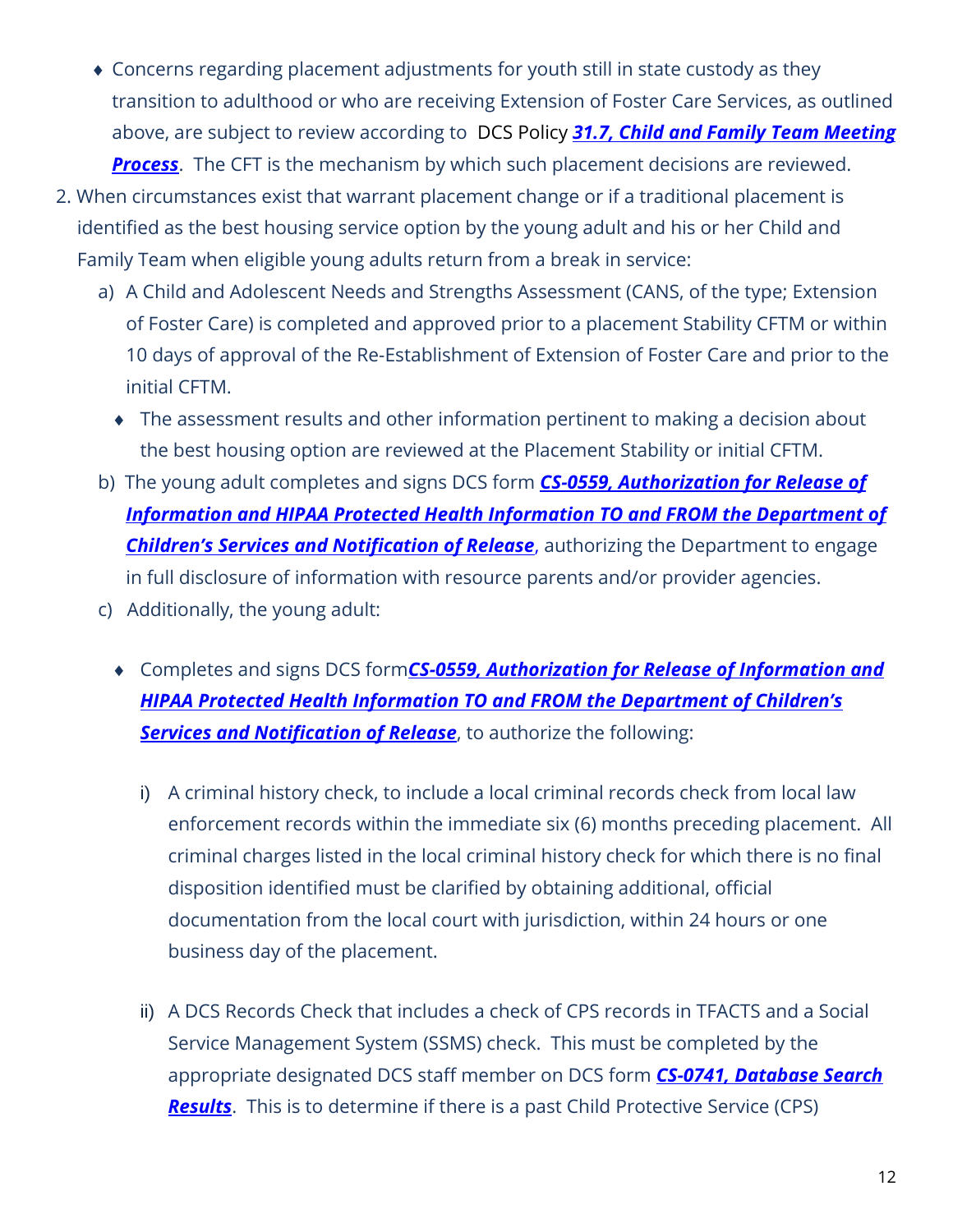indication identifying the applicant as an indicated perpetrator of child abuse or neglect.

Note: The Child Abuse Hotline number is 1-877-237-0004 for after hours and weekends only. The Worker will be responsible for these checks during regular business hours.

- iii) An Internet Records Clearance. This search must be conducted taking into account maiden and any other previous legal names. This documentation must include the following:
	- A *[National Sexual Offender Registry Clearance](https://www.nsopw.gov/)*
	- A *[Tennessee Department of Health Abuse Registry Clearance](https://apps.health.tn.gov/abuseregistry/)*

Note: Central Intake Performs the internet records clearance after-hours and weekends only. The local field staff will be responsible for this clearance during business hours.

- iv) The young adult is scheduled for fingerprinting immediately after the placement is made. Fingerprinting must be completed within 15 days. Failure to comply with this requirement may result in removal from the placement.
- v) Assessment results and other information gathered from the young adult and from members of the Child and Family Team are used to recommend medical and other evaluations, as applicable and appropriate to the young adults needs.

Note: Refer to DCS Policy *[16.46 Child/Youth Referral and Placement](https://files.dcs.tn.gov/policies/chap16/16.46.pdf)*, Section I, for additional guidance on Information Disclosure.

- d) The following placement referral process is utilized:
- Upon determination that a young adult may need traditional placement services, the Worker must immediately contact the PSD for assistance locating an appropriate placement. The PSD staff completes form *[CS-0727, Initial Intake, Placement and Well-](https://files.dcs.tn.gov/intranet/forms/0727.doc)***[Being Information and History](https://files.dcs.tn.gov/intranet/forms/0727.doc)** in TFACTS. In case of an emergency or if TFACTS is unavailable, form CS-0727 will be maintained as a "print, fill-in" form on the DCS Forms web page. The PSD staff will begin gathering any known information about the young adult and identify the range of potential placement options.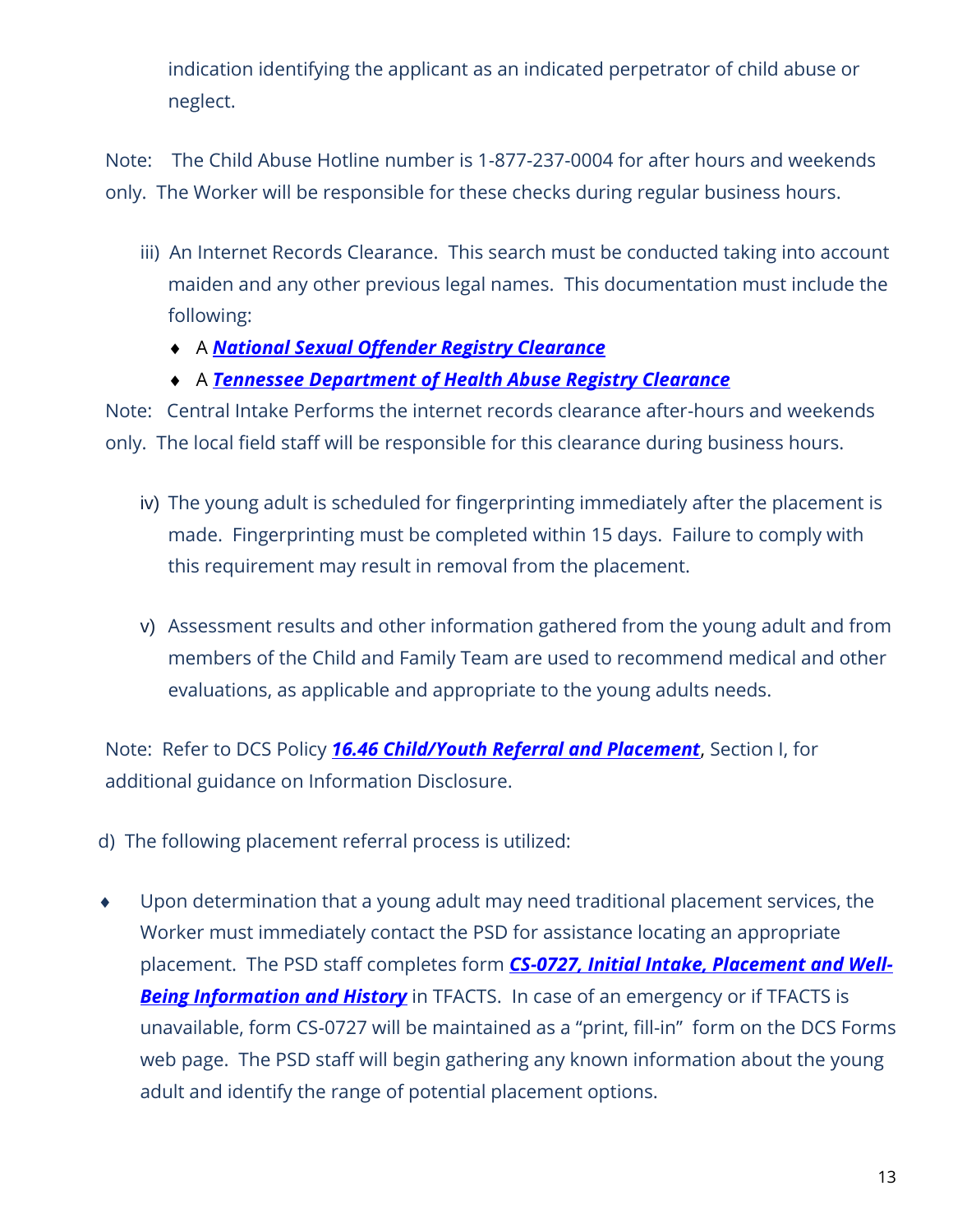- The PSD placement specialist or appropriate designed staff person will participate in the CFTM (if possible) and be prepared to provide the team with available options if the team determines placement is necessary. If the PSD placement specialist or appropriate designated staff person is unable to participate in the CFTM, they must provide the Worker assigned to the young adult the information about potential placements.
	- The PSD staff will document efforts toward placement in the young adult's TFACTS record.
	- Placement Matching-The PSD staff will match a young adult's placement using the following criterion: Potential risk to children or to the community.
	- When making a referral for placement, the following items will be submitted to the provider by PSD staff as available and applicable:

Referral: (All referral documents are available in TFACTS)

- o Cover Letter (Not Available in TFACTS, but will be maintained in case of emergencies);
- o Critical medical information. Examples: Known medical concerns, the need for medical treatment, current prescription medication, etc.;
- o Any "zero tolerance" issues that may exist;
- o Any known criminal charges or convictions;
- o Psychological assessment, if appropriate;
- o Child & Adolescent Needs and Strengths (CANS):
- o Permanency Plan Packet including revisions, if available, at the time the placement is needed includes Permanency Plan/Transition Plan), and DCS form *CS-0158, Notification [of Equal Access to Programs](https://files.dcs.tn.gov/forms/0158.doc) and Services and Grievance [Procedures](https://files.dcs.tn.gov/forms/0158.doc)*;
- o Rights and Responsibilities Agreement;
- o *CS-0968, [Voluntary Placement Agreement for Transitioning Youth](https://files.dcs.tn.gov/intranet/forms/0968.doc)* (if applicable); and

In addition to the placement referral information, the following information is forwarded to the private provider agency as soon as possible: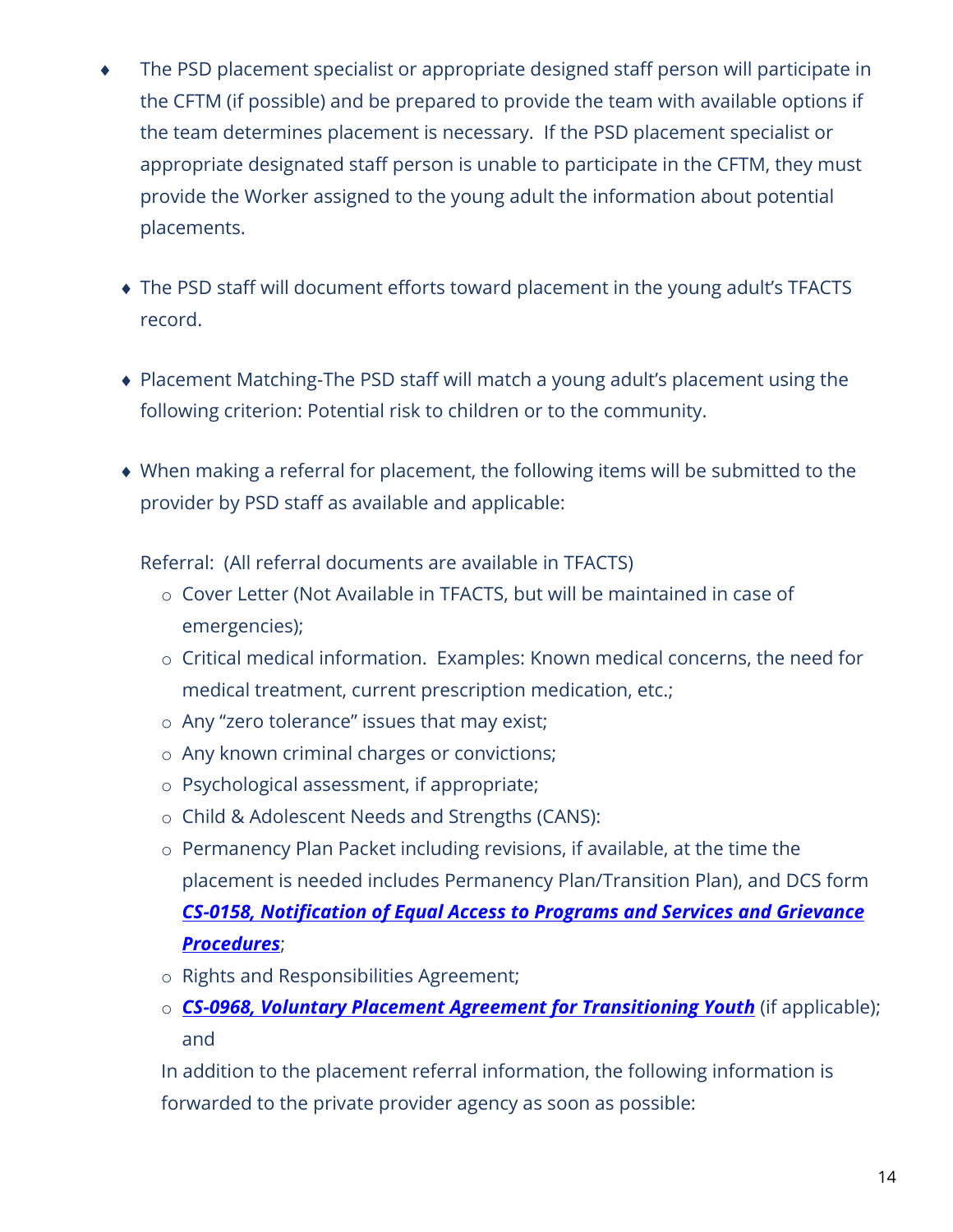## **Admission:**

- o Additional Court Order(s) if available and applicable;
- o School records;
- o Immunization records;
- o Birth Certificate;
- o Social Security Card.

#### **Insurance Information:**

- o Managed Care Organization(MCO) Behavioral Health organization (BHO); or
- o Copy of TennCare application

# **Establishment and Administration of the Independent Living Allowance**

# Establishing the Independent Living Allowance (ILA) Contract and **Payment Arrangement:**

1. Following completion of a training course coordinated by an Independent Living Program Specialist, the young adult must complete and provide a W-9 form and utilize form *[CS-0812,](https://files.dcs.tn.gov/intranet/forms/0812.xlsx)  [Independent Living Budget](https://files.dcs.tn.gov/intranet/forms/0812.xlsx)* to develop a budget. The Independent Living Program Specialist (ILPS) following the training must make these forms available to the young adult. The training will be documented as a Case Service in TFACTS and in Care Coordination Notes.

Note: The address for the youth should reflect their permanent living address because this is where all of the financial information will be mailed. It is incumbent upon the youth to notify program staff of any change in address. Changes in address can take extended periods of time to update in the system; fast notice will help avoid service interruption.

2. Young adults are encouraged to complete form *[FA-0825, Automated Clearinghouse Credits](https://files.dcs.tn.gov/intranet/forms/0825FA.pdf)  [\(ACH\)](https://files.dcs.tn.gov/intranet/forms/0825FA.pdf)* . This form must be made available to the young adult by the Independent Living Program Specialist following the training, and must be submitted directly by the young adult to the address on the form with a VOIDED check or a VOIDED savings deposit slip. The ACH provides direct deposit information and will allow DCS to directly deposit the ILA into the youth's bank account. The ACH requires an American Bankers Association (ABA) number that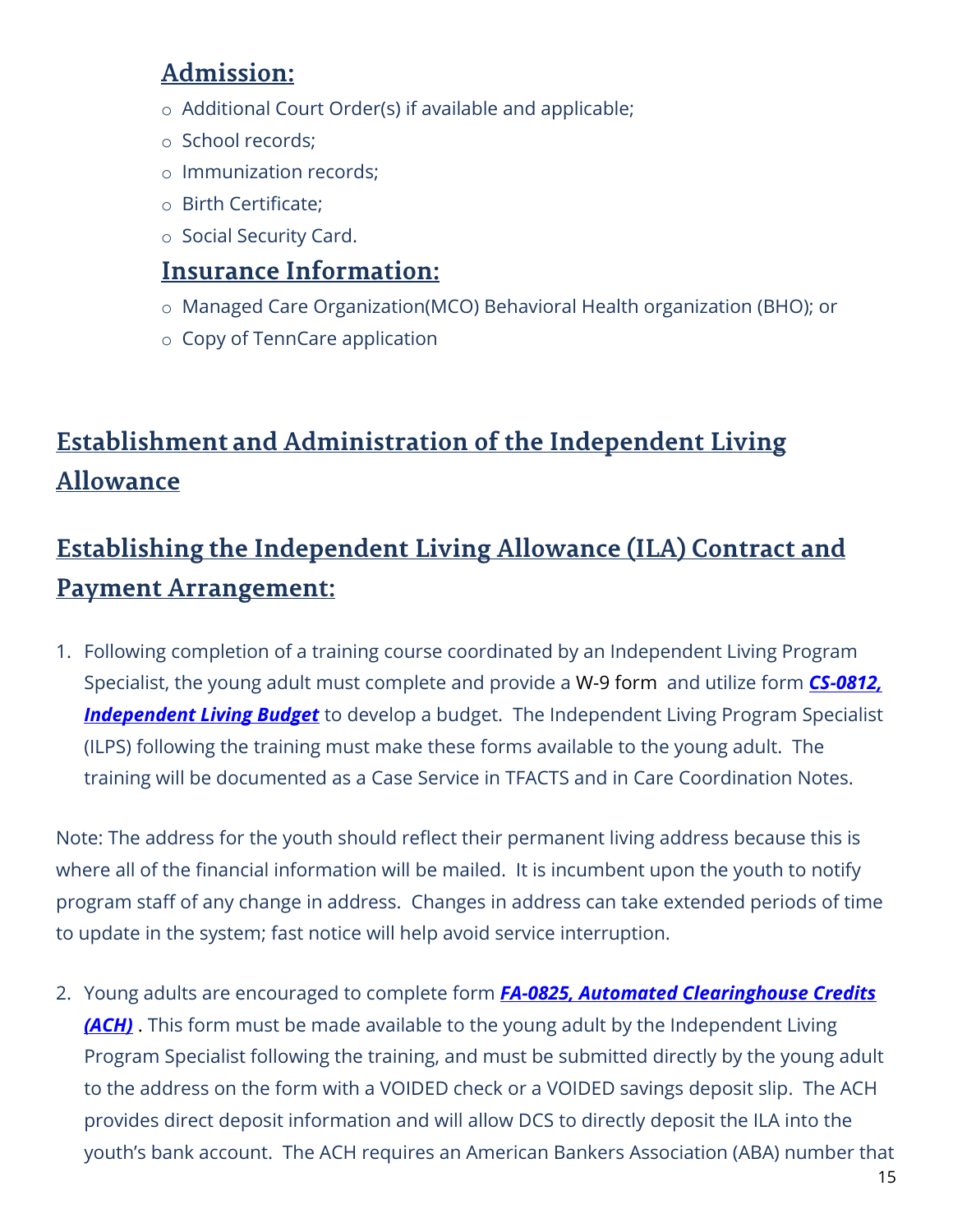is the same as the routing number (the first set of numbers found on the bottom of personal checks).

Note: If the youth banks with a Credit Union, the Credit Union will need to fill out the ABA number. Anticipated changes in banking partners will be forwarded to program staff as soon as practical to avoid service interruption.

- 3. Young adults eligible to receive the ILA must review and sign form *[CS-0762, Independent](https://files.dcs.tn.gov/intranet/forms/0762.doc)  [Living Allowance Agreement](https://files.dcs.tn.gov/intranet/forms/0762.doc)*, prior to establishment of the service. Independent Living Program Specialists must ensure that the eligible young adults review and sign the applicable IL Allowance Agreement and forward the form for processing.
- 4. The direct deposit will usually begin approximately thirty (30) days after the *[W-9](https://files.dcs.tn.gov/forms/W9.pdf)* form**;** *[Automated Clearinghouse Credits\(ACH\)](https://files.dcs.tn.gov/intranet/forms/0825FA.pdf)* form and collateral information are submitted.
- 5. All documents associated with establishment of the Independent Living Allowance must be uploaded to, or maintained in, TFACTS.

# Updating the Independent Living Allowance (ILA) Contract and **Payment Arrangement:**

- 1. Independent Living Program Specialists must ensure that eligible young adults review and sign an updated and applicable IL Allowance Agreement whenever a change is warranted. Such a change may be due to an updated rate or version of the agreement.
- 2. Young adults must complete and submit a *[W-9](https://files.dcs.tn.gov/forms/W9.pdf)* when he/she moves to a residence different from that initially identified when the ILA contract was established.
- 3. Young adults are encouraged to submit form *[FA-0825, Automated Clearinghouse Credits](https://files.dcs.tn.gov/intranet/forms/0825FA.pdf) [\(ACH](https://files.dcs.tn.gov/intranet/forms/0825FA.pdf)***)**, and submit a voided check or savings deposit slip, whenever he/she closes the bank account that receives the ILA direct deposit, and opens another account that will receive the ILA direct deposit.
- 4. The young adult must immediately supply notification under the following circumstances: a) He/she closes the bank account that receives the ILA direct deposit;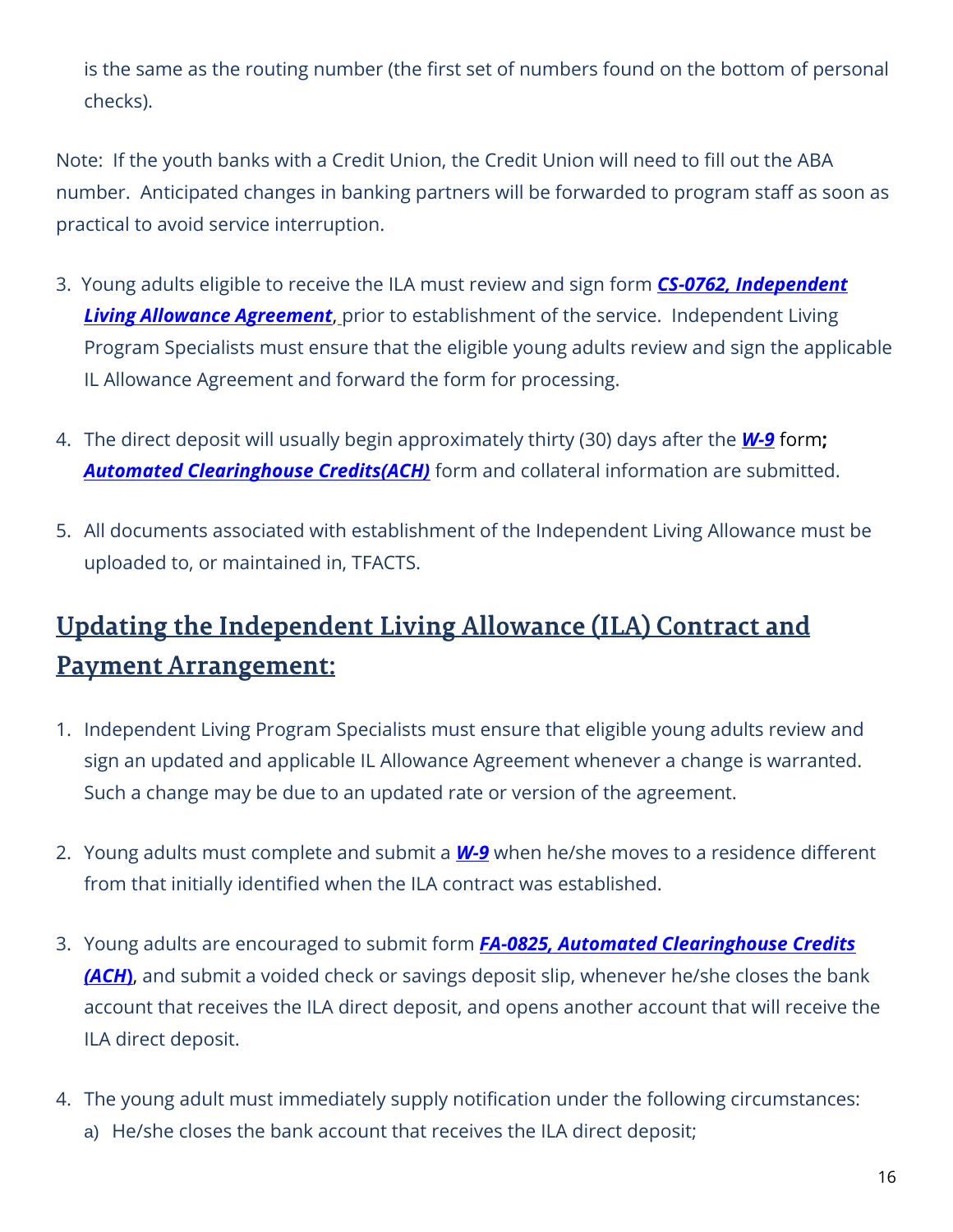- b) He/she experiences overdraft charges on the bank account that receives the ILA direct deposit; or
- c) The bank closes the account that receives the ILA direct deposit for any reason.
- 5. The young adult must contact the Independent Living Program Specialist monitoring his/her ILA eligibility to provide all of the above information and documents, as applicable.

## **Establishment and Delivery of the DCS Administered Scholarships**

## **Identifying Post-Secondary Educational Options:**

- 1. It is recommended that youth and young adults receive assistance from supportive adults in preparation for submitting applications for ETV's and/or the Bright Futures Scholarship. Supportive adults include, but are not limited to, resource parents, birth parents, relatives, mentors, teachers, and DCS staff. FSWs, or other designated staff, must provide this assistance for youth and young adults in state custody or receiving Extension of Foster Care Services status. Assistance must be rendered to help youth and young adults:
	- a) Receive recommendations regarding the youth's post-secondary educational options from high school guidance counselors, when applicable, to ensure the appropriateness and feasibility of program choices;
	- b) Obtain information about specific post-secondary educational institutions that the youth may be interested in, and review such information with the youth to facilitate an informed decision;
	- c) Visit the post-secondary programs in advance of enrollment;
	- d) Apply for federal and state financial aid awards by completing the Free Application for Federal Student Aid (FAFSA) annually. Also, to identify and apply for privately endowed grants and scholarship; and to
	- e) Determine the youth's eligibility for Vocational Rehabilitation services and the related postsecondary assistance.
- 2. Regional Independent Living (IL) Program Specialists and Education Specialists are available to provide technical assistance to FSWs, other designated staff and other supportive adults, and to support the completion of the tasks as outlined.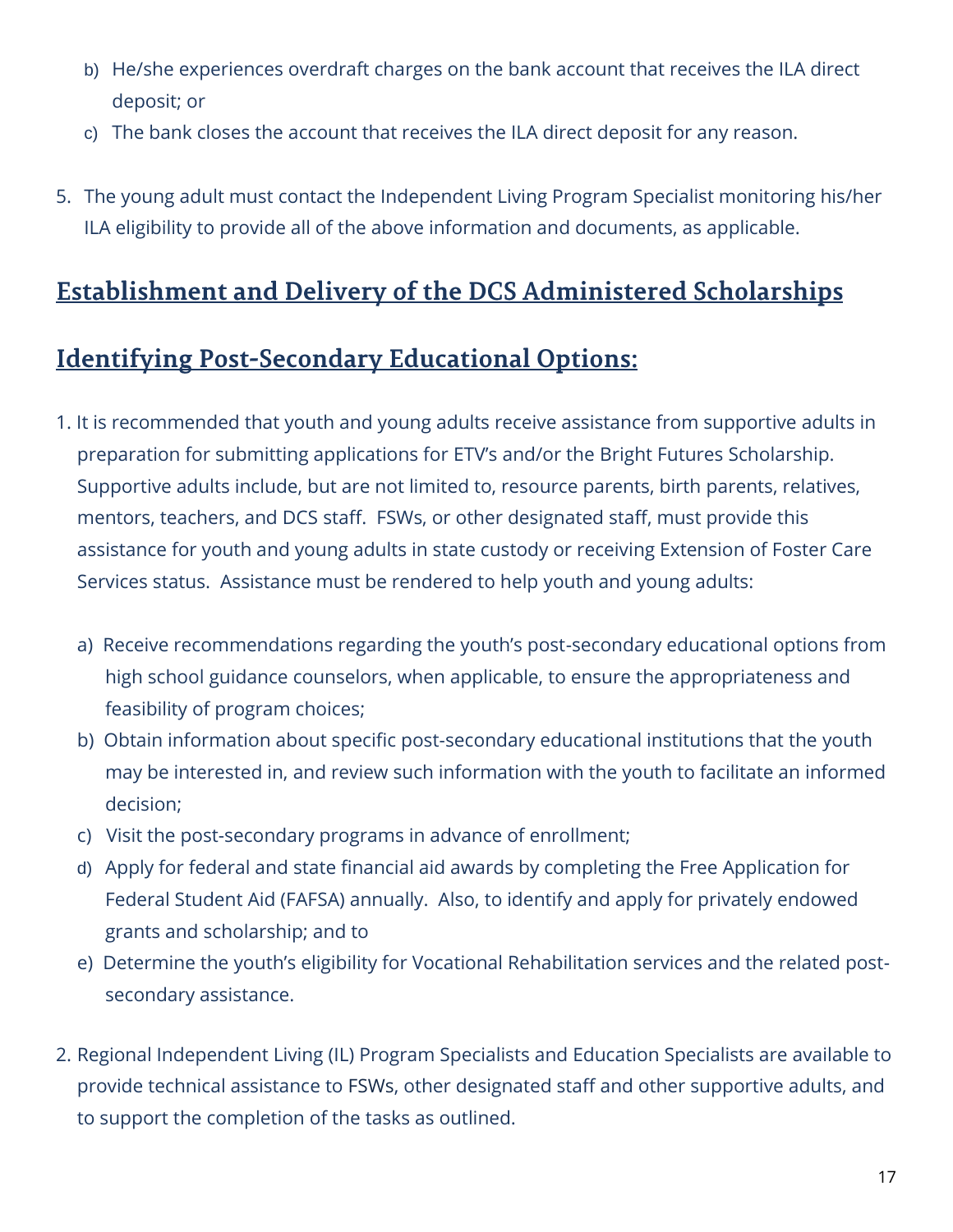## **DCS Administered Scholarship Service Provisions:**

The DCS Office of Independent Living maintains oversight of the DCS administered scholarships. The following services are available to eligible young adults who are pursuing their postsecondary education:

- 1. ETV assistance is available to assist young adults with the cost of attendance as specified by the post-secondary education programs they attend and in accordance with the Higher Education Act of 1965 and DCS Policy *[16.53, Eligibility for Independent Living Services](https://files.dcs.tn.gov/policies/chap16/16.53.pdf)*. Bright Futures Scholarship awards are based on the needs of the student and in accordance with DCS Policy *[16.53, Eligibility for Independent Living Services](https://files.dcs.tn.gov/policies/chap16/16.53.pdf)*.
- 2. All ETV and Scholarship Bright Futures awards are subject to variance based on the number of young adults who are eligible and apply, and the amount of assistance available.
- 3. Other costs associated with educational program enrollment, or for assessed needs related to attendance at such programs, may be accessible for eligible youth through regional IL Wraparound Funds as outlined in DCS Policy *[16.53, Eligibility for Independent Living](https://files.dcs.tn.gov/policies/chap16/16.53.pdf)  [Services](https://files.dcs.tn.gov/policies/chap16/16.53.pdf),* as applicable.
- 4. ETV and/or Bright Futures Scholarship funds may be used to assist young adults with payment for room and board. Room and Board is defined as:
	- a) **Room**: Housing resources (such as campus housing) that can be funded by the financial aid structure established for educational institutions.
	- b) **Board**: Resources that support basic needs (other than housing, such as a meal plan) that can be funded by the financial aid structure established for educational institutions.

# **Application Procedures for ETVs and/or the Bright Futures Scholarships:**

- 1. Applications for ETVs and Bright Futures Scholarships are accepted at the beginning of each academic year, and for subsequent semesters or terms of enrollment. Applications for technical programs, others that may have variable enrollment periods, or for students starting an academic program at the second semester or during a summer semester must be reviewed on a case-by-case basis.
- 2. All youth or young adults who wish to apply for these funds must meet eligibility criteria as outlined in DCS Policy *[16.53, Eligibility for Independent Living Services](https://files.dcs.tn.gov/policies/chap16/16.53.pdf)*, and must:
	- a) Complete an application, form *[CS-0599, Application for Post-Secondary Funding](https://files.dcs.tn.gov/intranet/forms/0599.doc)*; and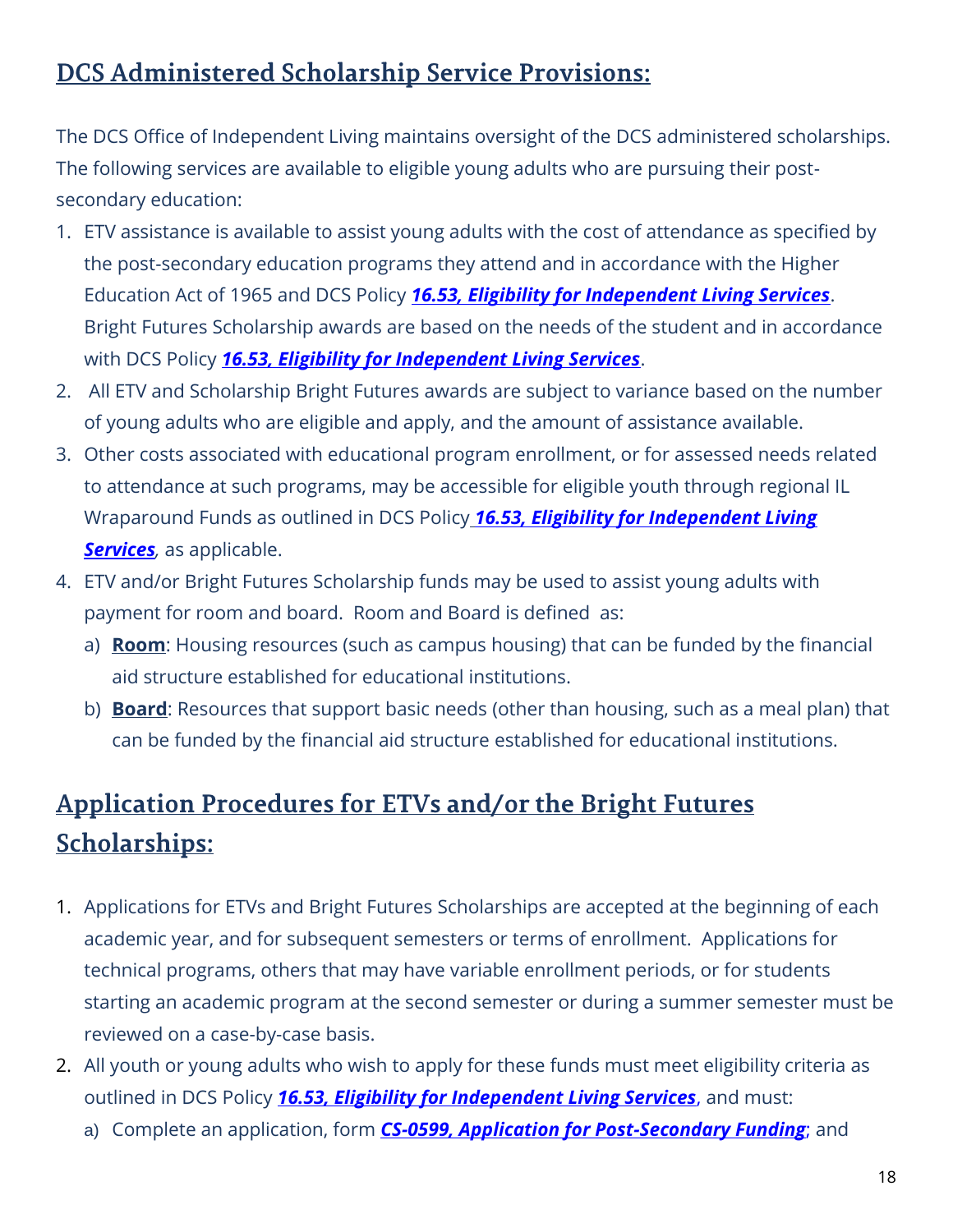- b) Complete and sign at least one (1) copy of form *[CS-0559, Authorization for Release](https://files.dcs.tn.gov/forms/0559.doc) of [Information and HIPAA Protected Health Information TO and FROM the Department of](https://files.dcs.tn.gov/forms/0559.doc)*  **[Children's Services and Notification of Release](https://files.dcs.tn.gov/forms/0559.doc)**, which will enable the FSW or other designated staff, IL Program Specialist, and/or the Scholarship Coordinator to obtain financial information from the school's financial aid office as well as schedules, attendance records and grades. This will enable the amount of the grant award to be determined and provide some oversight and support to the youth or young adult during transition and adjustment to the post-secondary educational experience. Additional requests for information may require the submission of additional release forms.
- 3. In addition to the forms listed above, the following must be included with initial applications*:*
	- a) Acceptance letter from the post-secondary educational or vocational training program;
	- b) Copy of a High School Diploma, GED or HiSET;
	- c) Copy of ACT or SAT scores, if applying to a program that requires them; and
	- d) Copy of the FAFSA Student Aid Report applicable to the financial aid year.
- 4. Returning students must include the following with each application:
	- a) Copy of the FAFSA Student Aid Report applicable to the financial aid year or other verification of financial aid application; and
	- b) Grade or progress report for the previous semester or term.
- 5. Any application that does not have completed information regarding financial resources and need must be held until the additional information is obtained. No award letter can be sent to the educational program until this information is received.
- 6. It is recommended that applications for ETVs and Bright Futures Scholarships, and all supporting documents, be submitted to the Scholarship Coordinator no later than July 15th of the calendar year the youth plans to attend school.
- 7. Subsequent applications should be submitted as follows:
	- a) Application deadline for spring semester is December 15.
	- b) Application deadline for summer school is May 15.
	- c) At least forty-five (45) calendar days before the applicable term begins for vocational or technical programs that have variable start dates.
	- d) In special circumstances, applications may be accepted at a later date at the discretion of the Director of Independent Living. The circumstances related to late application must be explained in the designated area of the application.

#### **Administration of funding to the educational programs in a timely manner, or at all, cannot be assured if applications are submitted late.**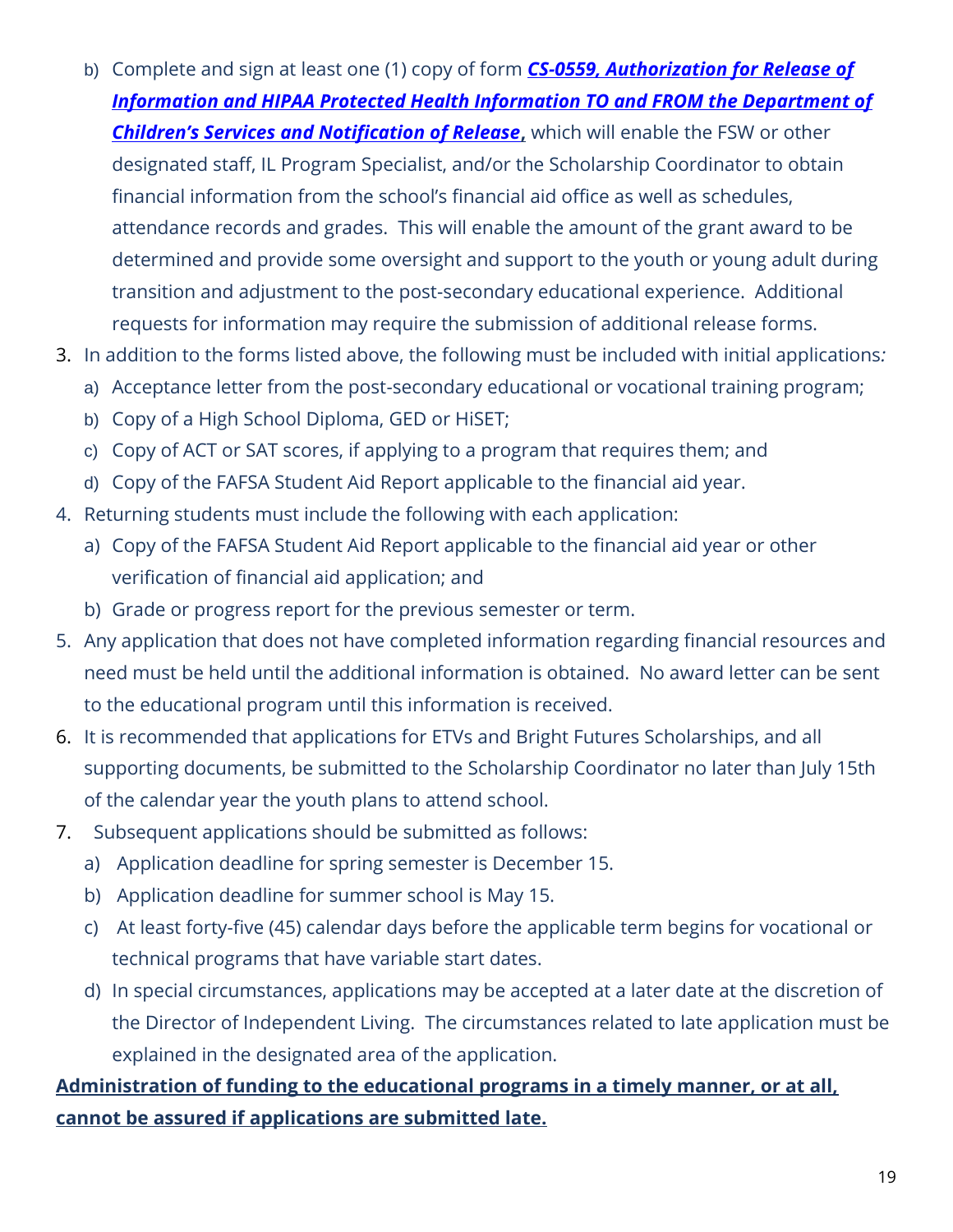8. Independent Living Program Specialists may assist eligible DCS custodial youth, eligible youth and young adults who aged out of foster care, exited custody to Adoption or Subsidized Permanent Guardianship and young adults receiving DCS Extension of Foster Care Services, with the application process. However, it is ultimately the responsibility of the applicant to ensure that the application is completed in its entirety, includes all applicable signatures and additional items, and is submitted by the applicable deadline.

### **ETVs and Bright Futures Scholarship Award Procedures:**

Once the DCS Scholarship Coordinator receives the application and all necessary verifications outlined in DCS Policy *[16.53, Eligibility for Independent Living Services](https://files.dcs.tn.gov/policies/chap16/16.53.pdf)*:

- 1. A letter that contains the award amounts and billing instructions must be sent to the postsecondary institution and a copy sent to the student and if applicable, the FSW or other designated staff.
- 2. The DCS Scholarship Coordinator will work with the post-secondary program to establish the final grant award.
- 3. The DCS Office of Independent Living must verify the eligibility of the youth or young adult for the service and establish the service record in TFACTS.
- 4. Improper withdrawal from educational programs by youth and young adults that results in costs incurred with no concurrent educational progress achieved may result in rescinding of the awarded scholarship.
- 5. The Central Office Finance Division, in conjunction with the IL Director/designee and the Scholarship Coordinator, will ensure that appropriate funding approvals are made in the system and that invoices are properly processed.

#### **Monitoring ETVs and Bright Futures Scholarships:**

- 1. The DCS Scholarship Coordinator is responsible for reviewing the ETVs and Bright Futures Scholarship applications, and monitoring the initial and on-going eligibility of scholarship applicants. The DCS Scholarship Coordinator must also coordinate with Central Office Finance Staff to ensure appropriate entry and processing of payments in the designated system.
- 2. The DCS Scholarship Coordinator must monitor the initial and on-going eligibility of scholarship applicants, with assistance from Independent Living Program Specialists and assigned FSWs or Workers (when applicable).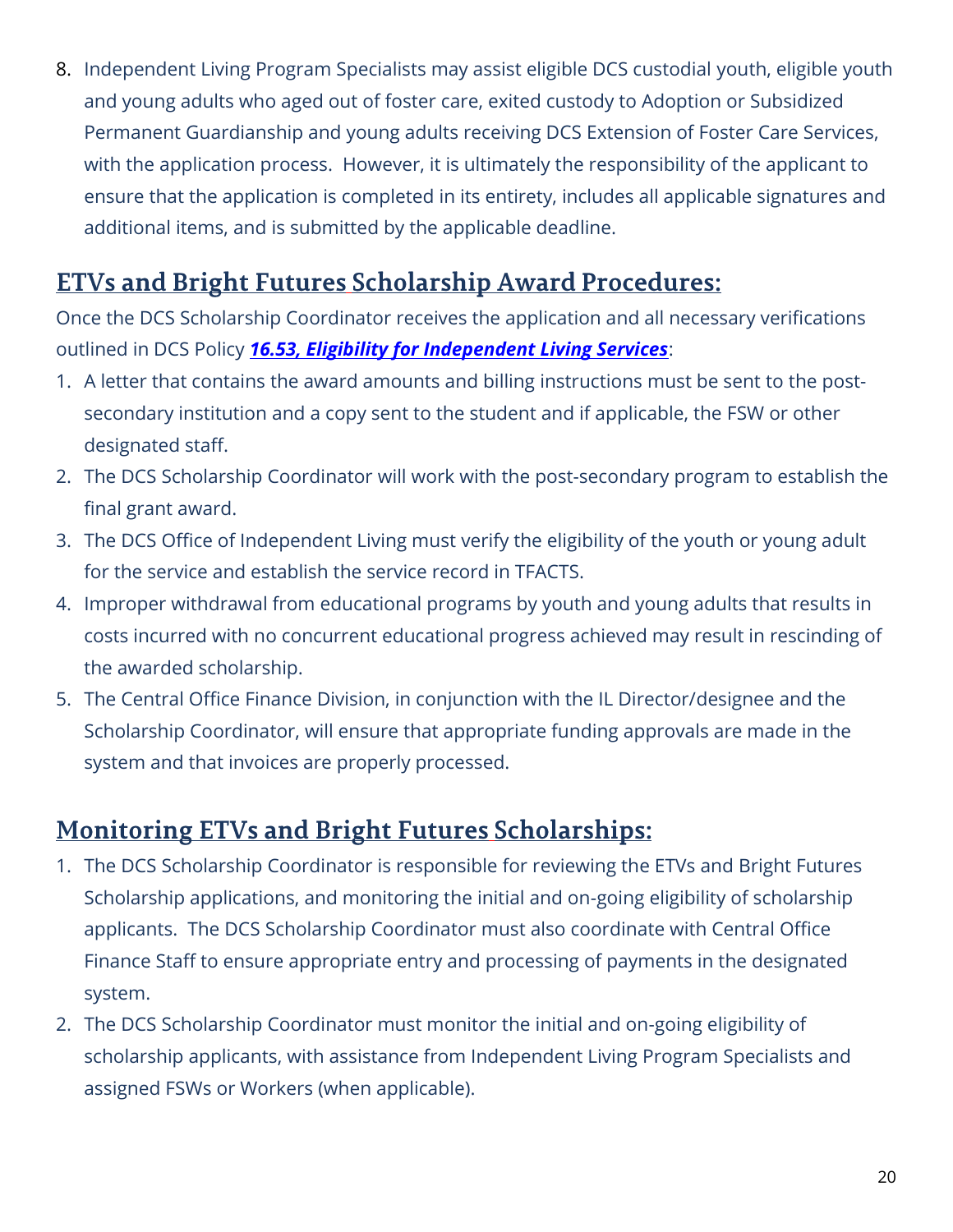3. All documents and verifications associated with the DCS scholarship application process must be uploaded to TFACTS. The following file index outlines items required, and must be completed and included with the uploaded Post-Secondary Application packet.

# **Education and Training Vouchers (ETVs) and Bright Futures Scholarship File Index**

| <b>File Index</b>                                                                       |
|-----------------------------------------------------------------------------------------|
| <b>DCS Involvement Confirmation</b>                                                     |
| Verification of Identity and Citizenship/Immigration Status (as applicable)             |
| <b>Grades and Class Schedule</b>                                                        |
| Grades /Transcripts (if applicable)                                                     |
| <b>Financial</b>                                                                        |
| Billing from School (Provided to Finance/Edison)                                        |
| <b>DCS Scholarship</b>                                                                  |
| <b>DCS Financial Aid Award Letter</b>                                                   |
| <b>Application and Verification</b>                                                     |
| <b>Post-Secondary Application</b>                                                       |
| Other Waivers, Releases and Verifications                                               |
| Post-Secondary Acceptance Letter                                                        |
| Financial Aid Award Issued by school                                                    |
| <b>School Cost Information</b>                                                          |
| Secondary Diploma, GED, or HiSET                                                        |
| <b>FAFSA Student Aid Report</b>                                                         |
| Other Verification of Financial Aid (as applicable)                                     |
|                                                                                         |
| Refer to DCS Policy: <b>16.53, Eligibility for Independent Living Services</b> for more |
| information.                                                                            |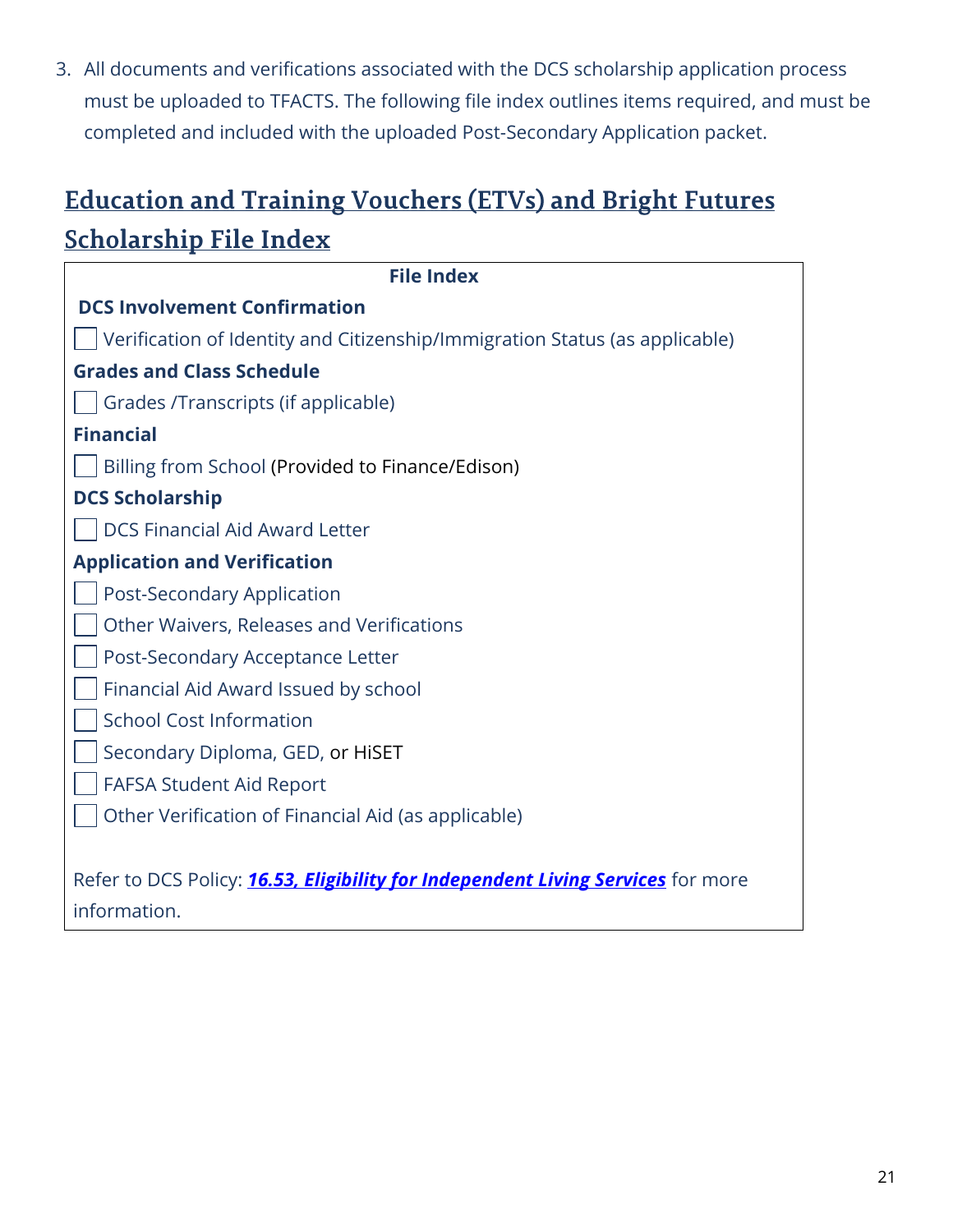# <u>Provision of Case Management Services to Young Adults Receiving</u> **Foster Care Services:**

- 1. Young adults receiving Extension or Re-Establishment of Foster Care will receive case management services, and such services will be provided by the assigned Worker.
- 2. Case management services will be provided by the assigned DCS worker for young adults receiving EFCS temporarily while awaiting a transition to Employment and Community First (ECF) Choices or Adult Behavior Health Supportive Services.
- 3. Independent Living Program Specialists will serve the function of supportive advisors, relaying pertinent skill and content information. It is appropriate for the Independent Living Program Specialists to serve in a centralized monitoring function for young adults receiving Extension or Re-Establishment of Foster Care who are attending post-secondary educational programs, and for such young adults receiving the ILA.
- 4. The assigned Worker will assist young adults in assessing strengths and needs, identifying resources, navigating educational systems, accessing health care, budgeting and developing healthy relationships.
- 5. The assigned Worker will assist young adults in developing the capacity to financially selfsupport. The Worker will also assist the young adults in accessing financial support via the appropriate DCS and community resources when needed. Additionally, it is appropriate to assist young adults in accessing IL Wraparound funding through the Regional Funding Units to support needs and responsibilities established in the young adult's Transition Plan.
- 5. Young adults receiving Extension or Re-Establishment of Foster Care Services must have faceto-face contact monthly. Contact is also required as follows:
	- The Worker will make at least one home visit to the young adult's residence upon receipt of the case. The assigned Worker will also make at least one home visit to the young adult's residence whenever the young adult establishes a different residence. Contact may need to increase if the young adult exhibits difficulty following the responsibilities outlined in the Transition Plan. Additionally, it may be necessary for contact to increase when a young adult enters a new job, job-training program, college etc., until the young adult is established. Provider agencies continuing to provide services to such young adults must render them on the basis of their contracts, as applicable.
- 6. Verification of the young adult's eligibility status must be obtained on-going. This verification will be completed, signed, and obtained by/from the educational programs or employer on their letterhead, program sanctioned document format or pay stub; monthly when the young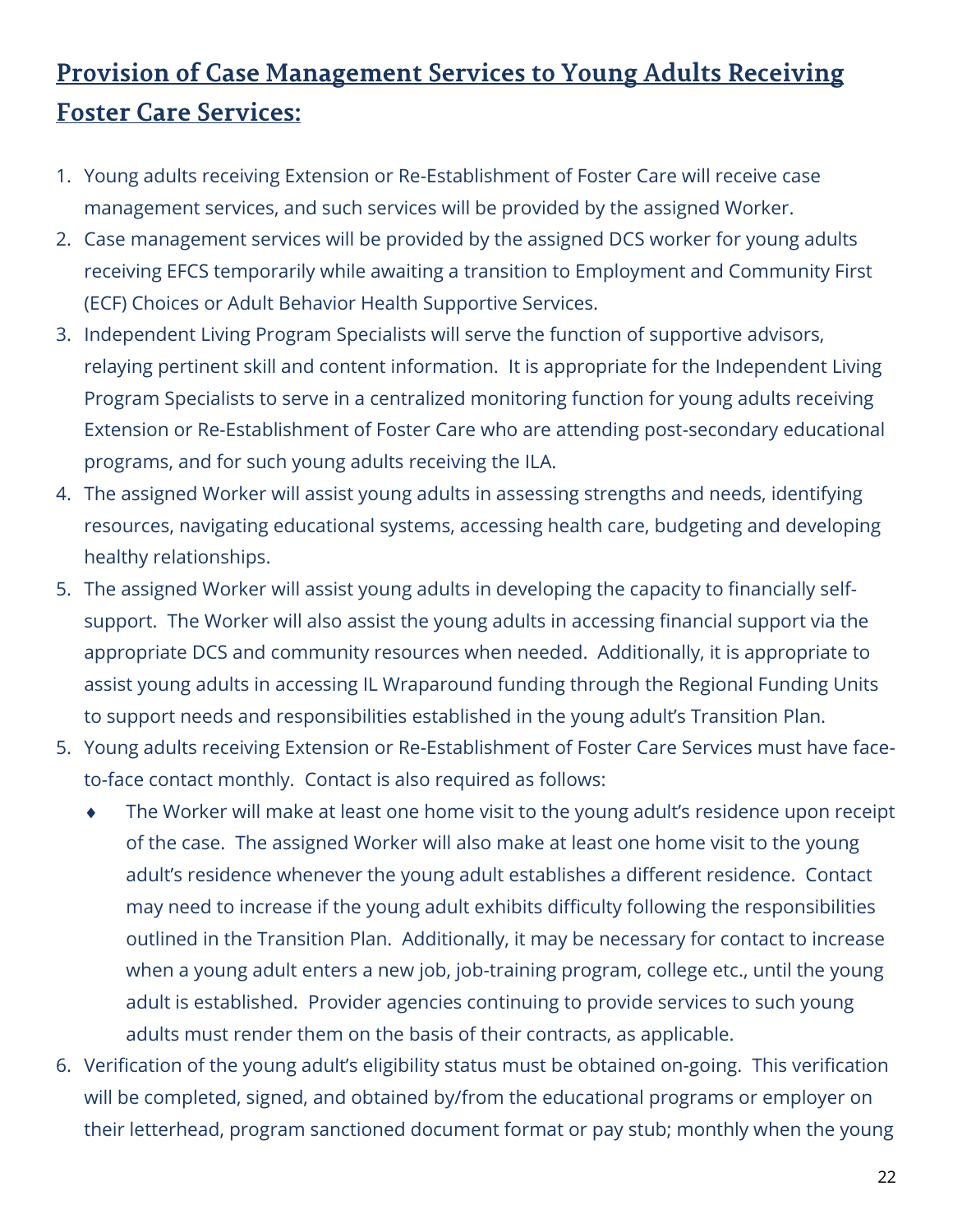adult is enrolled in a GED or HiSET program, employed or engaged in activities to remove barriers to employment, and per applicable grade period or semester when the young adult is in high school, college or other post-secondary program. Verification must be obtained annually from an applicable clinician when eligibility is established on the basis of disability. It is the responsibility of the primary Worker to procure verifications and to monitor progress.

- 7. Young adults will have the opportunity to attend the scheduled court or Specialized Foster Care Review Board review of their case, as applicable. The FSW or other designated staff will ensure that the young adults receive written notification of the review date and location within 14 days of the review.
- 8. Young adults should also have an adult resource that can serve as support in emergency and non-emergency situations. The Worker will monitor such mentoring relationships, and provide advisement to young adults should concerns arise.
- 9. All interactions with young adults, to include the required face-to-face contacts, must be documented as TFACTS case recordings.
- 10. DCS will continue to assist the young adult receiving Extension or Re-Establishment of Foster Care by coordinating access to health care and dental services through public health insurance, employment, or college health insurance options as available. Young adults should be counseled to continue to use the custodial guidelines for dental screens and regular medical check-ups to monitor their health and well-being. It is the responsibility of DCS to assist a young adult with any necessary healthcare advocacy.
- 11.The assigned Worker is responsible for development and revision of the young adult's Transition Plan. Services provided to young adults must support the needs and responsibilities outlined in their Transition Plan (refer to DCS Policy *[16.51, Independent Living](https://files.dcs.tn.gov/policies/chap16/16.51.pdf)  [and Transition Planning](https://files.dcs.tn.gov/policies/chap16/16.51.pdf)* and the *[Independent Living and Transition Planning Guide](https://files.dcs.tn.gov/policies/chap16/ILTranPlanGuide.pdf)*).
- 12.The assigned Worker must assist young adults with family concerns and facilitate contact with siblings still in state custody (as applicable and appropriate).
- 13.The Worker is responsible for filing necessary forms and collateral documents in the young adult's case file (Refer to the *[Independent Living and Transition Planning Guide](https://files.dcs.tn.gov/policies/chap16/ILTranPlanGuide.pdf)*).
- 14.DCS may provide limited services to non-custodial youth or young adults not receiving Extension or Re-Establishment of Foster Care Services. This includes Independent Living Wraparound Services and/or the DCS Administered Scholarships to eligible youth who exited custody to Adoption or Subsidized Permanent Guardianship, or eligible young adults 21 years of age or older. Youth and young adults who receive such limited service provision will not require the case management schedule outlined above. Oversight will be rendered by IL Office staff on the basis of the specific service provisions established. The cases of youth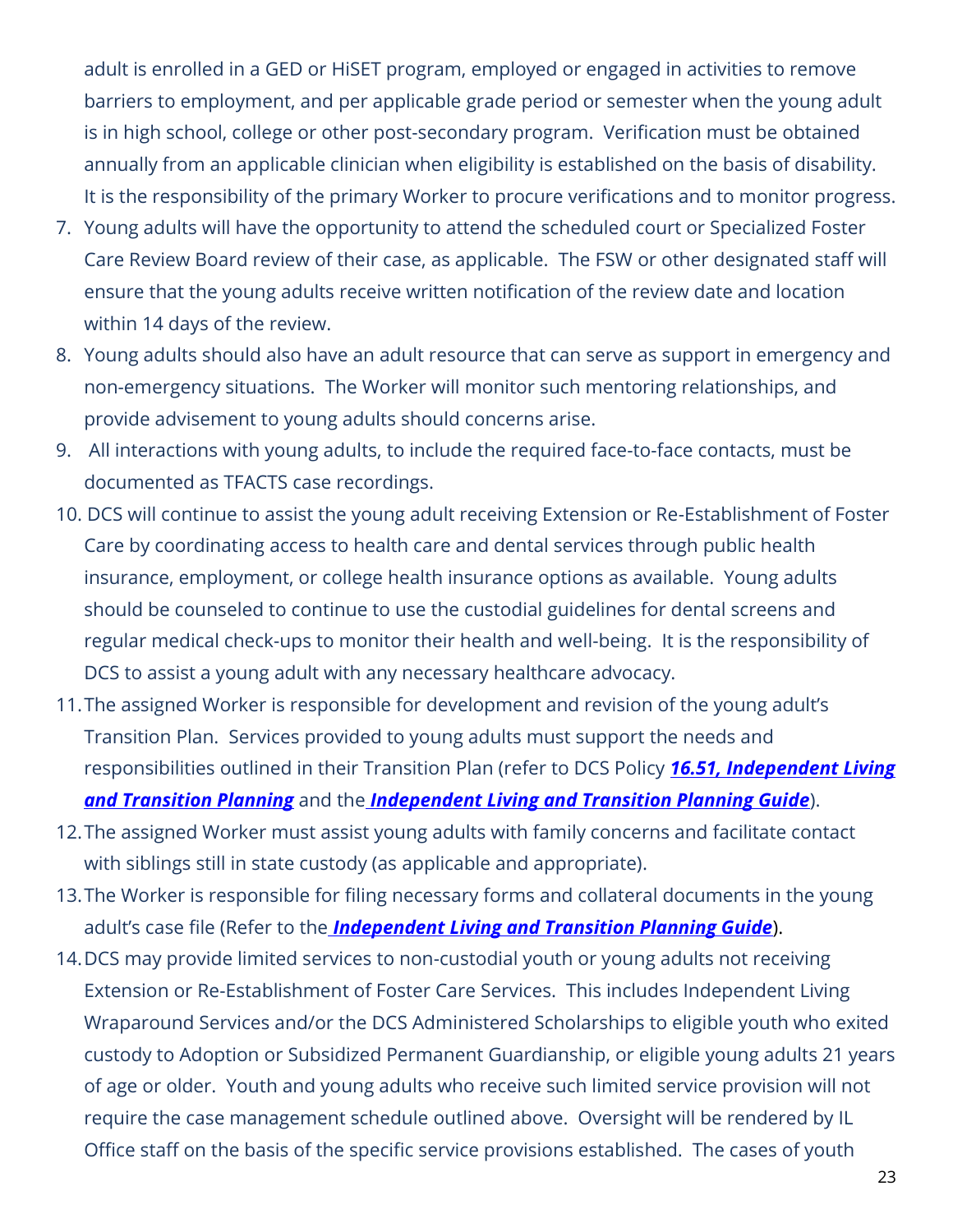who attain 21 years of age, who were receiving Extension or Re-Establishment of Foster Care at that point, are transferred to the applicable staff with the Office of IL; all procedures to properly terminate Extension or Re-Establishment of Foster Care are followed. The Office of Independent Living maintains a case file following the Education and Training Voucher (ETV) and Bright Futures Scholarship File Index (see page 21 of this manual).

# Termination or Denial of Independent Living Services and the **Program Review Request Process**

- 1. The youth or young adult must be notified in writing that DCS plans on denying, changing or terminating an Independent Living Service by using form *[CS-0760, Notice of Denial,](https://files.dcs.tn.gov/intranet/forms/0760.doc)  [Termination or Change in Independent Living Services](https://files.dcs.tn.gov/intranet/forms/0760.doc).* 
	- a) The specific reasons are clearly outlined in this correspondence.
	- b) The notification is made via certified letter with a response requested within ten (10) calendar days of the denial, change, or termination.
	- c) Form *CS-0761, [Independent Living Program Review Request](https://files.dcs.tn.gov/forms/0761.doc)*, is included with this correspondence.
	- d) This notification is also documented in a case recording.
- 2. The youth or young adult must have the opportunity to participate in a CFTM, when the IL Service to be changed or terminated is an on-going service (primarily scholarships, ILA, and transportation services). This CFTM is convened within ten (10) calendar days of the change/termination notification. The assigned Worker helps the young adult develop a plan that identifies supports and services available in the young adult's community that may be accessed following change or termination of the IL Service.
- 3. Youth or young Adults have the right to appeal decisions made by DCS related to the denial, change, or termination of an Independent Living Service. The following procedure is followed:
	- a) The youth or young adult develops a written statement utilizing form *[CS-0761,](https://files.dcs.tn.gov/forms/0761.doc)*  **[Independent Living Program Review Request](https://files.dcs.tn.gov/forms/0761.doc)**, which outlines the specific reasons they are not in agreement with the decisions made by DCS related to the provision of service. The young adult's request is submitted to the Worker within ten (10) calendar days of receiving notice of the decision.